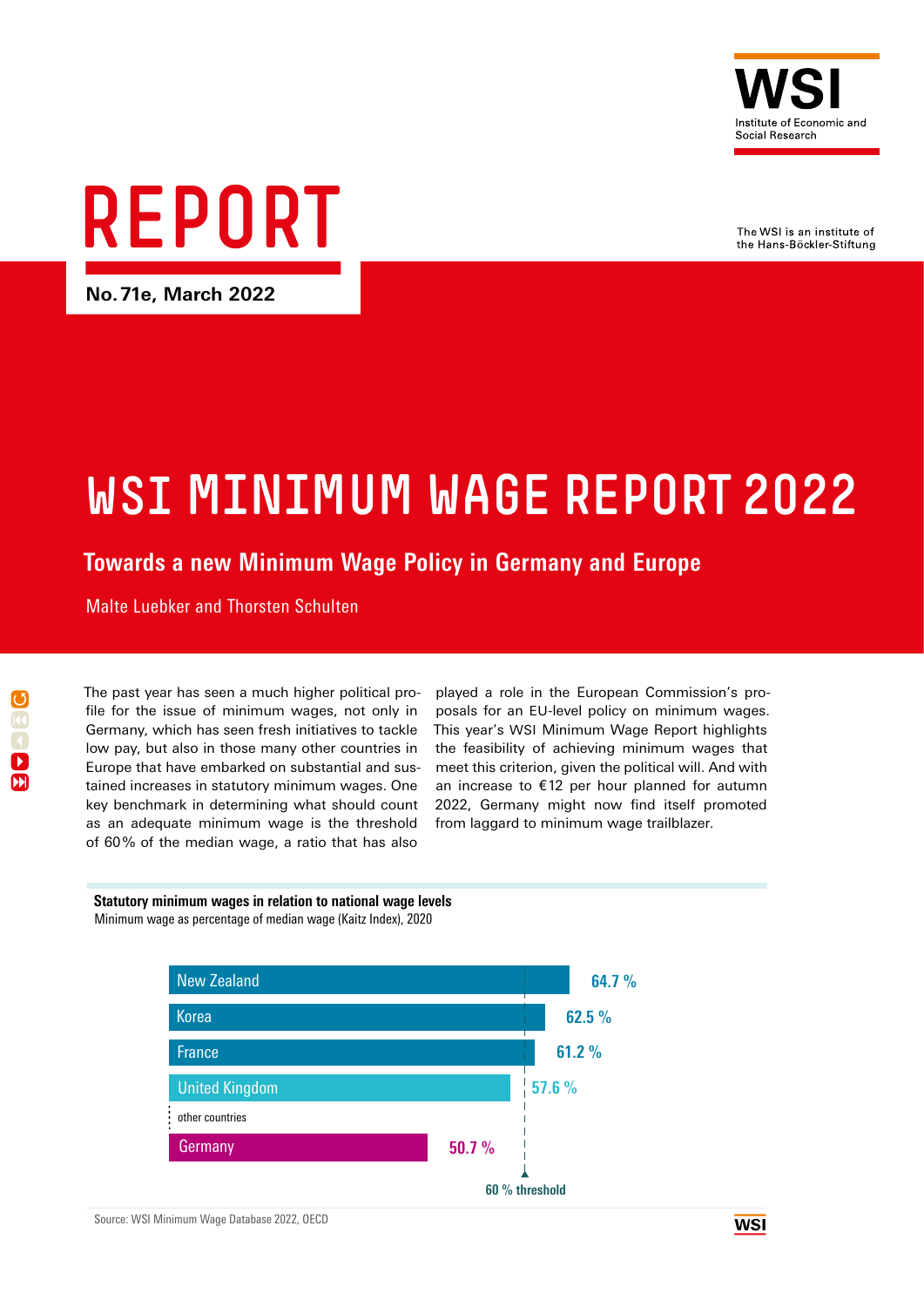## **CONTENTS**

| 2 An EU minimum wage directive - finally on the home straight? 4                                               |
|----------------------------------------------------------------------------------------------------------------|
|                                                                                                                |
| 4 Minimum wages in purchasing power terms, 1 January 2022  8                                                   |
| 5 The Kaitz index as a broad measure of minimum wage adequacy surrection on the Kaitz index as a broad measure |
| 6 Current developments: Inflation dampens real minimum wage growth 13                                          |
| 7 Prospects: From laggard to trailblazer -                                                                     |

## AUTHORS



#### **Dr. Malte Lübker**

Senior Researcher, Incomes and Collective Bargaining Institute of Economic and Social Research (WSI) of the Hans Böckler Foundation malte-luebker@boeckler.de



#### **Prof. Dr. Thorsten Schulten**

Head, Collective Bargaining Archive Institute of Economic and Social Research (WSI) of the Hans Böckler Foundation thorsten-schulten@boeckler.de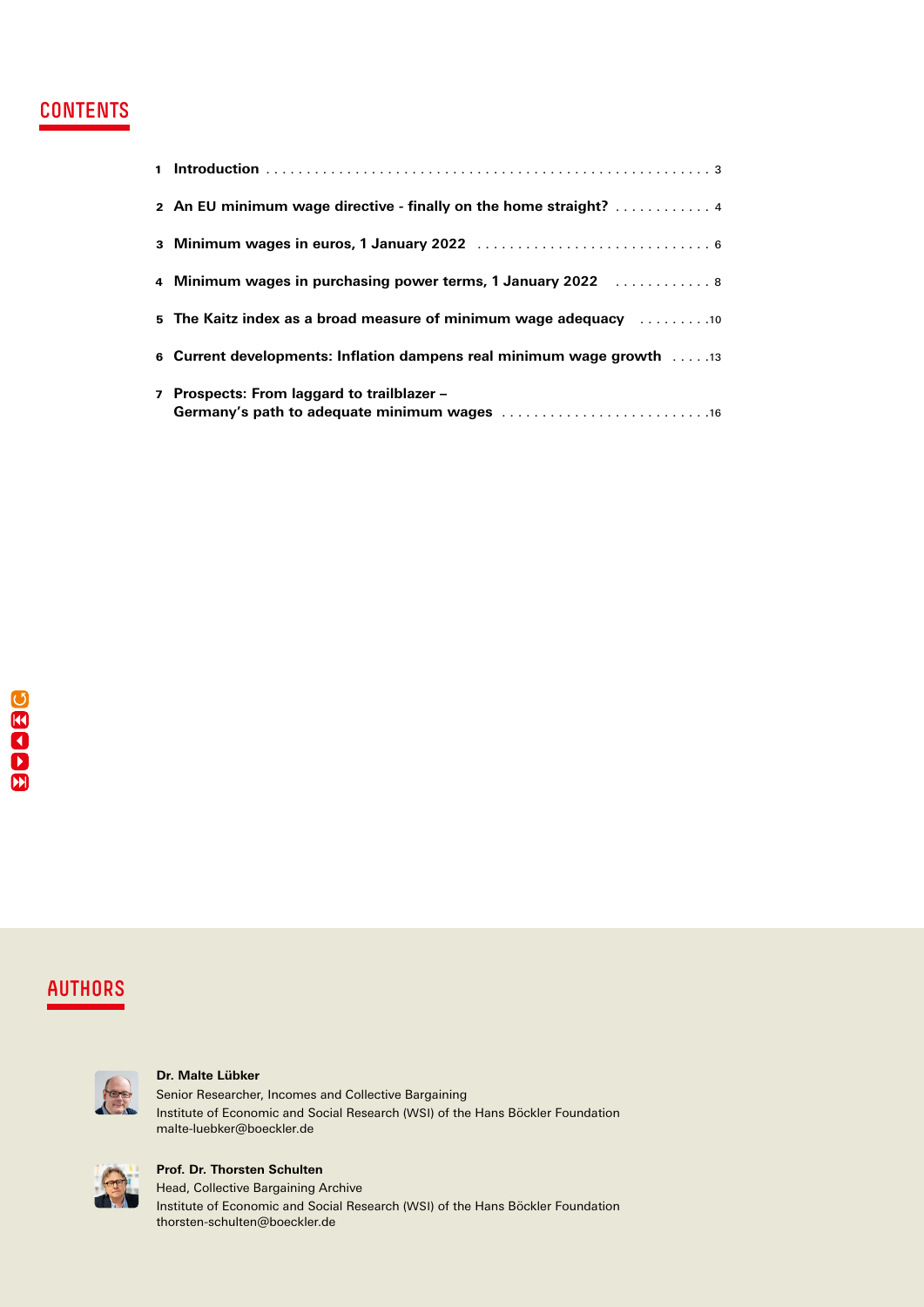## <span id="page-2-0"></span>1 INTRODUCTION

The issue of minimum wages is currently the focus of an almost unprecedented level of social and political interest, not only in Germany, where raising the hourly statutory minimum to €12 has become a core project for the newly-elected Federal Government, but in many other countries both in and outside of Europe. The European Commission's proposal for Directive on adequate minimum wages has played a major role in this. Should this culminate in a binding provision at European level, as seems likely (Section 2), many EU Member States would need to act. Rather than levelling the existing minimum wage rates across Europe (Section 3) or harmonising purchasing power across countries (Section 4), the Directive would establish a binding framework for national-level policies. One of the key criteria for this is the level of the minimum wage in relation to general national wage levels.

Comparative minimum wage research has proposed a dual threshold for determining whether minimum wages can be deemed adequate: either 60% of the national median wage or 50% of the average wage. Given that only few EU Member States have achieved this (Section 5), this year's WSI Minimum Wage Report looks at developments in New Zealand, Korea and the United Kingdom, all of which have succeeded in meeting this benchmark. Minimum wages in the EU have, nonetheless, seen strong growth in recent years, as documented in the WSI Minimum Wage Database<sup>1</sup> (Section 6). Finally, the German government's plan to raise the hourly minimum wage to €12 in 2022 will propel Germany from a long-time laggard to a trailblazer in the pursuit of decent minimum wages (Section 7).

<sup>1</sup> The WSI Minimum Wage Database can be accessed at <https://www.wsi.de/de/wsi-mindestlohndatenbank-international-15339.htm>. As well as an interactive map, the site offers a wealth of data in tables and graphics in German and English. Unless stated otherwise, all the statistics cited below are drawn from the database.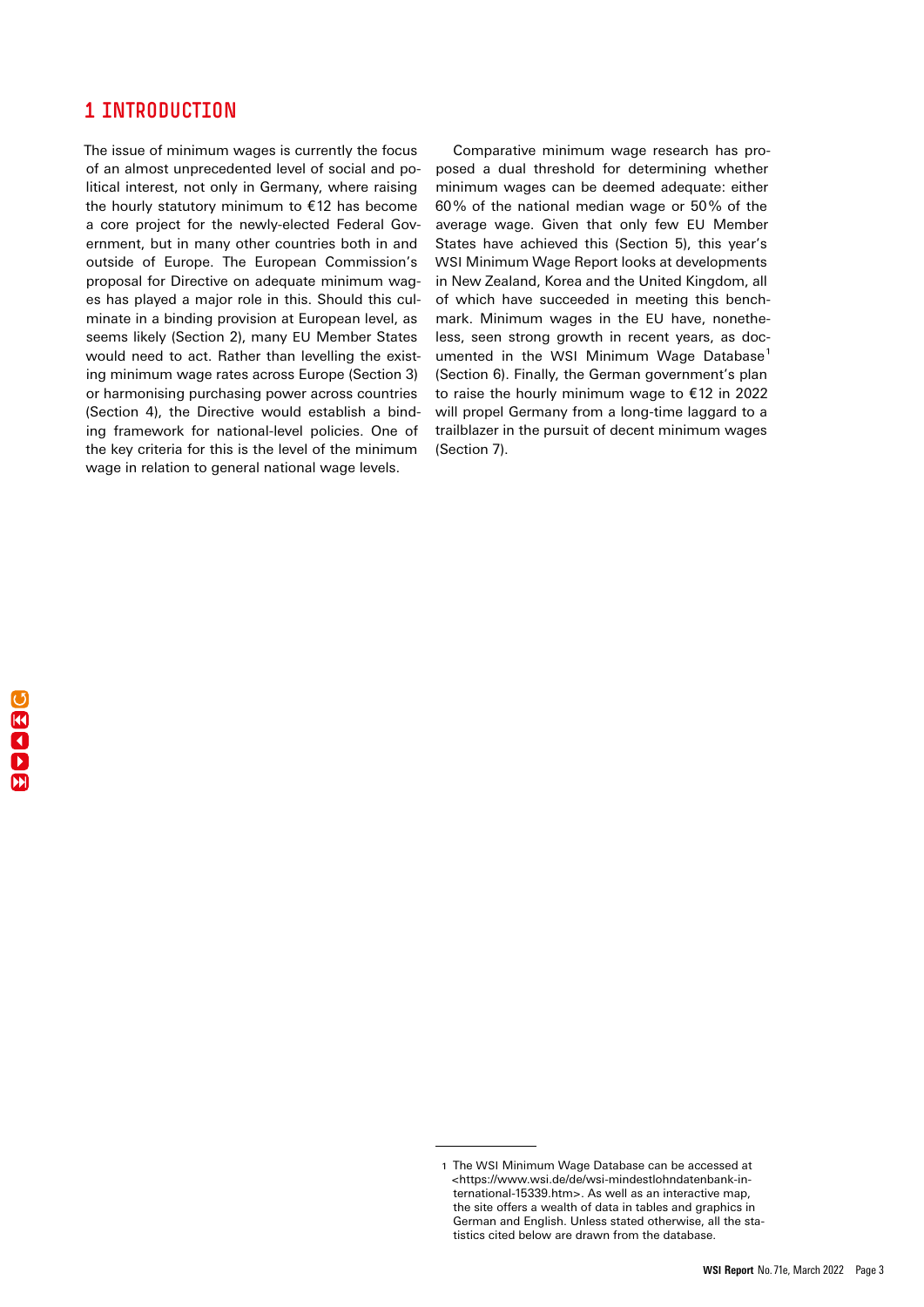## <span id="page-3-0"></span>2 AN EU MINIMUM WAGE DIRECTIVE - FINALLY ON THE HOME STRAIGHT?

Debate over the prospects for a European-level provision on minimum wages has been underway for over three decades (Schulten, 2008). Given the great divergences in wage levels across Europe, rather than aiming to set a single minimum rate for the whole EU the focus has been on framing common criteria to guide policy at national level. Such a framework would also enact the rights to decent working conditions and fair wages already stipulated in numerous EU declarations, from the 1989 Community Charter of the Fundamental Social Rights of Workers, the Charter of Fundamental Rights of the European Union (2000) to, most recently, the European Pillar of Social Rights (2017) (Zimmer, 2019).

It was not until 2019, however, that the issue of adequate minimum wages emerged as a firm European-level political priority with the confirmation of a new European Commission under the presidency of Ursula von der Leyen. Following the publication of a consultation paper on 'possible action addressing the challenges related to fair minimum wages' in January 2020 (European Commission, 2020a: 1), and subsequent consultation with European-level trade union and employer organisations, in October 2020 the Commission released its proposal for a 'Directive on Adequate Minimum Wages in the European Union' (European Union, 2020b).

In its Explanatory Memorandum to the Directive, the European Commission noted that minimum wages were too low in most EU Member States 'to provide a decent living' (ibid.: 2). The Directive therefore aims to ensure that workers 'are protected by adequate minimum wages allowing for a decent living wherever they work' and to create 'a framework to improve the adequacy of minimum wages and to increase the access of workers to minimum wage protection' (ibid.: 2).

A fair minimum wage is understood as a level of pay that is not only sufficient for basic subsistence but also enough to enable workers to enjoy an acceptable degree of wider social participation. In determining whether a minimum wage meets this requirement, research and policy have adopted two main approaches (Schulten and Müller, 2017, 2019; Schröder, 2021). The first aims to define a minimum socially acceptable standard of living by reference to the sum ('basket') of goods and services deemed necessary for this; this is then used to identify a Living Wage, defined as the amount of money required to buy it (Anker, 2011). The goods and services that make up the basket, the different household types for which it is calculated, and what social provisions are included, will vary considerably depending on the cultural norms and expectations of different social systems. Although it is theoretically possible to construct a 'European Living Wage' based on a harmonised basket of

goods (Guzi, 2021), in practice this would be likely to collide with national-level understandings and calculations of such minima.

The second approach is based on the relationship between the earnings of low-wage workers and those of the wider workforce, as expressed in the Kaitz index (see also Section 5). A given minimum wage will be seen as adequate provided it does not fall below a defined percentage of the median or average wage. The European Commission's draft Directive on adequate minimum wages evidently leans towards this second approach. It calls on Member States to set clear criteria and to 'use indicative reference values to guide their assessment of adequacy of statutory minimum wages in relation to the general level of gross wages, such as those commonly used at international level' (European Commission, 2020b, Article 5, Para. 3). In the recitals to the draft law, the Commission expands on this and states that 'indicators commonly used at international level, such as 60% of the gross median wage and 50% of the gross average wage, can help guide the assessment of minimum wage adequacy in relation to the gross level of wages' (ibid.: 20).

The overarching aim of the Commission's proposal is to consolidate, strengthen and raise minimum wages in the European Union. In this respect, it marks a radical departure from the policy adopted during the financial and eurozone crisis of 2008, during which the European Commission pressed Member States to freeze or even reduce minimum wages (Schulten, 2021; Schulten and Müller, 2021). Given this background, the publication of the draft Directive has, unsurprisingly, generated considerable controversy along three overlapping fault lines (ibid: 13f). The first of these is the familiar conflict between capital and labour: while the vast majority of European trade unions support the Commission's initiative, the employer side has rejected it outright. The second fault line runs between national governments that currently represent the classic political camps: while economically liberal administrations, as in Austria and the Netherlands, and right-wing populist governments in Poland and Hungary have rejected the initiative, left-leaning administrations, such as Spain and Portugal, are amongst its strongest supporters. Finally, a third fault line runs between national minimum wage regimes. Countries that do not have a statutory minimum wage and regulate pay, including minimum wage levels, exclusively through collective bargaining have tended to view the proposal with some scepticism. This is especially true of Denmark and Sweden, where opposition to the Directive not only comes from their characteristically Nordic social democratic governments but also their trade unions, which view it as a threat to their established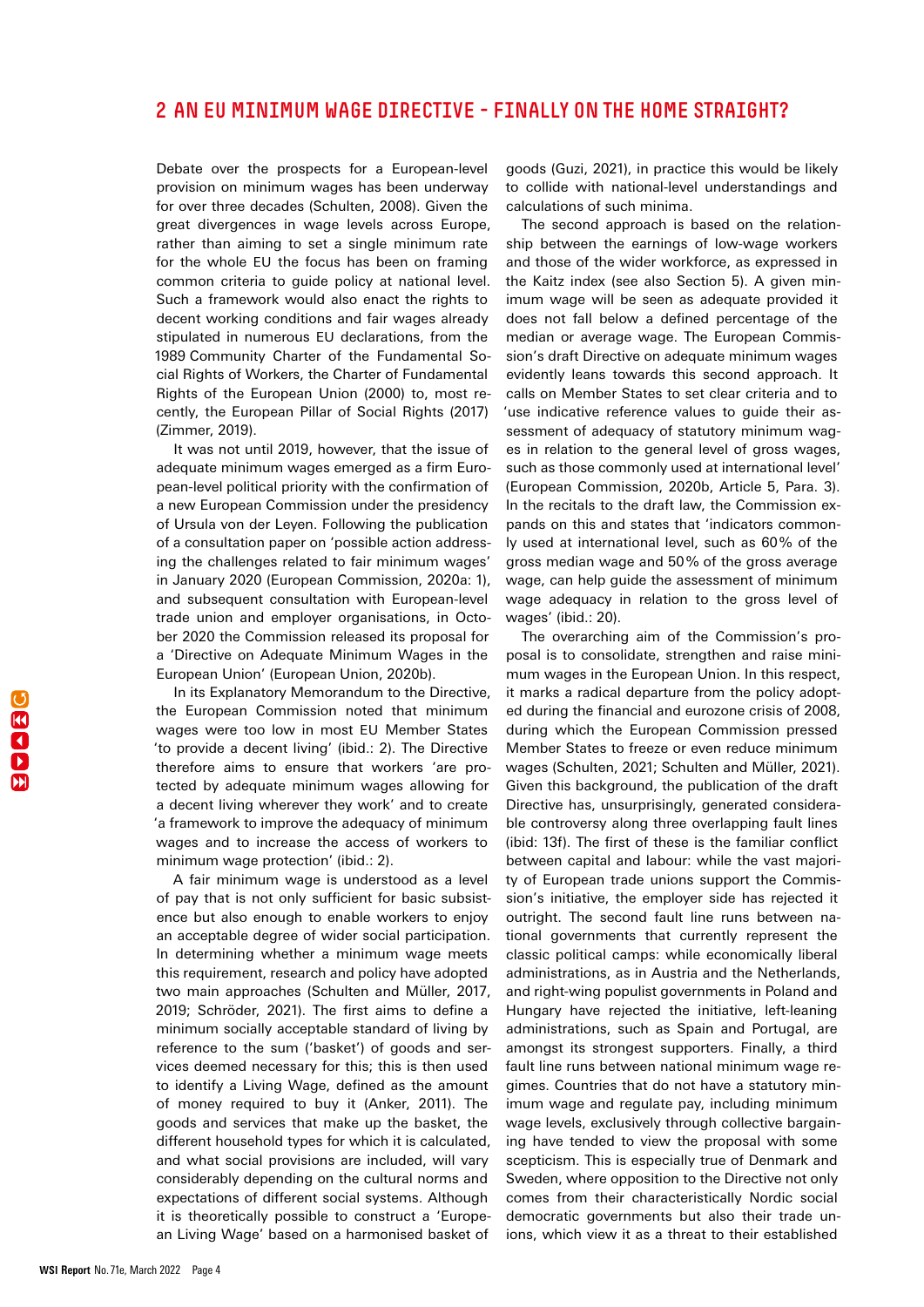model of minimum wage regulation based on collective bargaining. The exception is Finland: although the country does not have a statutory minimum wage, both its government and trade unions have supported the proposed Directive.

All three lines of conflict are mirrored in the differences that have emerged within the institutions of the European Union. In November 2021, the European Parliament adopted its own draft Directive on adequate and fair minimum wages that went beyond the European Commission's proposal in some respects (European Parliament, 2021; Müller and Schulten, 2021). For example, the European Parliament's decision to highlight the 'internationally recognised level of 60% of the gross median wage and 50% of the gross average wage', as expressed in the Kaitz index, gave a much higher profile to this indicator. And in contrast to the Commission's proposal, where these are only referenced in the recitals to the Directive, the European Parliament draft includes these in its enacting provisions. The Parliament's draft also stipulates that national governments should assess the adequacy of minimum wages by taking into consideration an appropriate basket of goods and services. The introduction of such a Living Wage perspective, to be ascertained in line with national standards, represents a response to the criticism that even where a minimum wage exceeds 60% of the median, this is not necessarily sufficient to provide for a decent standard of living, especially in countries in which large sections of the population are low paid and where the median wage is consequently also very low.

In contrast to the broad support for the Directive in the European Parliament, there was resistance from several national governments when it went before the European Council. This was reflected in the Council's concluding position, which proposed giving national governments greater scope for flexibility when transposing the Directive's requirements (Council of the European Union, 2021) and included a downgrading of the status of the criteria for assessing the adequacy of a minimum wage (60% of the median and 50% of the average wage) which were merely listed alongside other possible benchmarks.

'Trilogue' negotiations between the Council, the Commission and the Parliament to arrive at a compromise acceptable to both the Council and Parliament began in January 2022, with the eventual adoption of a Directive on adequate minimum wages seen as highly probable. The fact that the Presidency of the Council in the first half of 2022 is held by France, whose government is a strong supporter of the proposal and which holds presidential elections in spring 2022, suggests a strong political interest in bringing the negotiations to a swift conclusion. The new German coalition government has also welcomed the Directive (SPD et al., 2021: 69f). The key issue for European-level negotiations is how specific and binding any criteria of adequacy should be. Regardless of what the Directive ultimately stipulates, however, one indisputable outcome is that the Kaitz index is now seen within European policy circles, and beyond, as a key indicator of such adequacy, in turn setting a benchmark for minimum wage policies at national level (see also Schröder, 2021).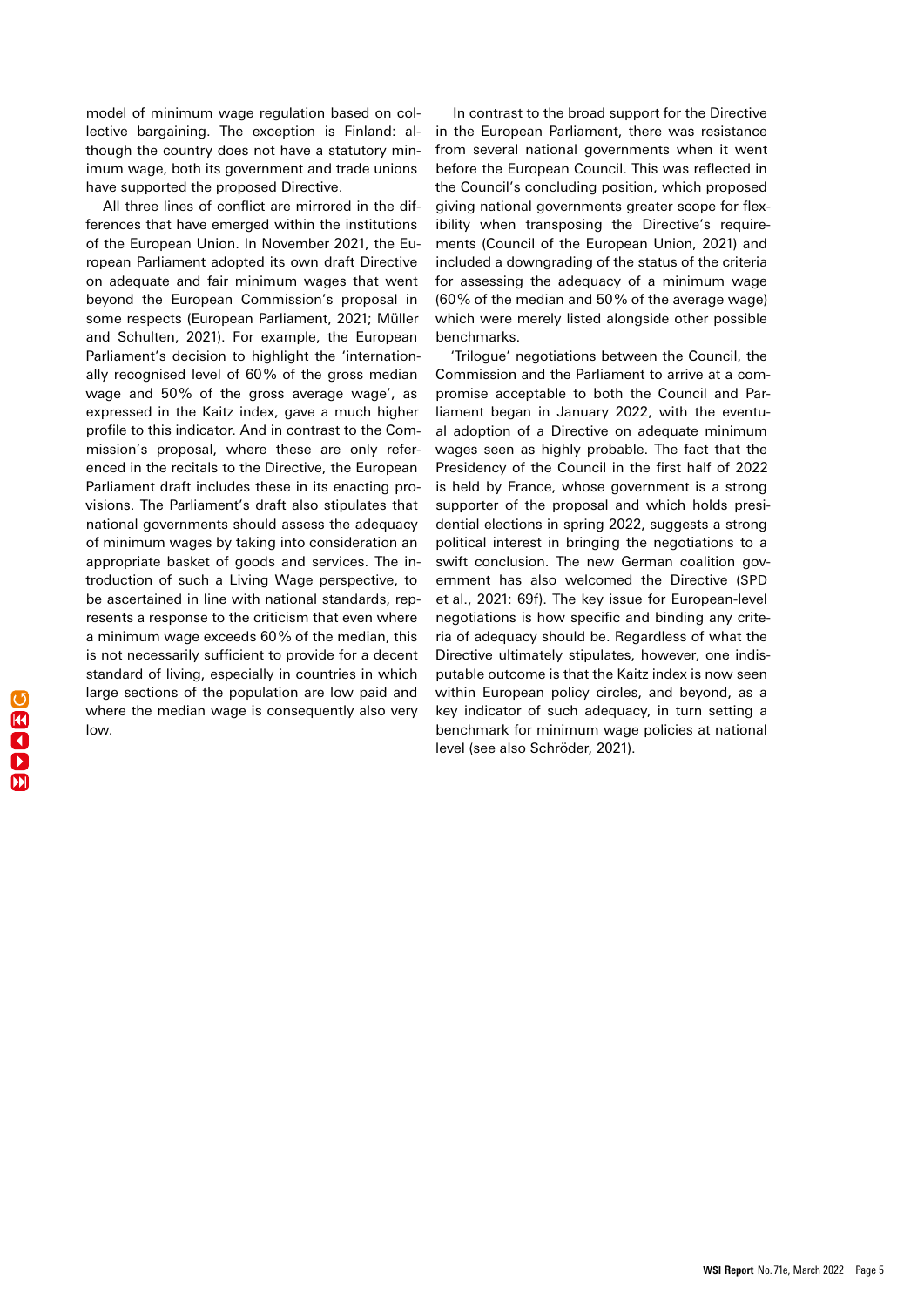## <span id="page-5-0"></span>3 MINIMUM WAGES IN EUROS, 1 JANUARY 2022

Minimum wage levels have always varied greatly across the European Union. As of 1st January 2022, they ranged from €2.00 per hour in Bulgaria to €13.05 in Luxembourg (Figure 1). The highest minimum wages are in the Western European Member States. In addition to Luxembourg, this includes the Netherlands (€10.58), France (€10.57), Ireland (€10.50) and Belgium (€10.25). Germany (€9.82) does not appear until sixth place, but will move to a mid-table position from 1 July 2022 when the rate rises to  $\text{\textsterling}10.45$ .<sup>2</sup> Should the German minimum wage increase further to €12.00 from 1 October 2022, as planned by the new Federal Government (BMAS, 2022; see also Bispinck, 2022), Germany will have the second-highest hourly minimum wage rate in the European Union after Luxembourg.

In contrast to this leading group, mid-table minimum wages are spread widely across both eastern and southern Europe. The hourly rate in Slovenia (€6.21) is higher than in Spain (€6.06), for example, and the rate in Lithuania ( $\epsilon$ 4.47) exceeds that in Portugal ( $€4.25$ ). The Estonian minimum wage (€3.86) is also now higher than that in Greece (€3.83). Only the very foot of the table is occupied exclusively by central and eastern European countries, such as Hungary (€3.21), Romania (€3.10) and Latvia (€2.96).

The picture is similar for European countries outside the EU. The UK's National Living Wage for employees aged 23 and above, currently £8.91 (equivalent to  $£10.37$ ), puts it in line with other Western European countries. This is set to rise to £9.50 (€11.05) from 1 April 2022. Minimum wages are much lower in the non-EU Balkan states of Serbia (€2.31), North Macedonia (€2.08) and Albania (€1.50), as well as, in eastern Europe, Ukraine (€1.21), Russia (€0.92) and Moldova (€0.83). In Russia, regional minimum wages exist alongside the national minimum wage and are typically considerably higher, especially in large urban centres such as Moscow (€1.42) and St. Petersburg (€1.43). For Turkey ( $E$ 2.44), it should be noted that the figures in the WSI Minimum Wage Database have been converted from national currencies into euros at the average exchange rate for the preceding year. In contrast to using the exchange rate prevailing on a particular day, this has the advantage of smoothing out short-term fluctuations. For countries with higher inflation rates, this can inflate the current value of the minimum wage in euro terms, however. For example, based on the ECB reference exchange rate for early January 2022, the Turkish hourly minimum wage is just  $\text{\textsterling}1.70$ .<sup>3</sup>

Outside Europe, Australia (€12.91) and New Zealand (€11.96) stand out for their comparatively high minimum wages. In Canada (€9.67), minimum wages for most employees are set at province and territory level: the figure in the WSI Minimum Wage Database is a weighted average of these rates. Since late-2021, the federal government has made use of its powers to set a minimum wage and this currently stands at CA\$15.00 (€10.12), albeit applying to only a small number of employees in federally regulated industries and workplaces, such as banks, the postal service and air transport (ESDC Canada, 2019). 4

In the United States, by contrast, there is a system of competing minimum wages. Congress establishes a federal minimum wage that applies to all employees nationally. The fact that this has not changed since being set at US\$7.25 in 2009 (€6.13) has led to minimum wage rates set at state and municipal levels acquiring greater significance. In all, 30 states and the District of Columbia have established their own minimum wages, ranging from US\$8.42 (€7.12) in Minnesota to US\$15.20 (€12.85) in Washington DC.

Minimum wages are also set at province level in Japan, with the figure of €7.16 in the WSI Minimum Wage Database an average of these. In contrast, in Korea (€6.76) a national minimum wage is set by the Minimum Wage Commission. Minimum wages are much lower in the two Latin American emerging economies of Argentina (€1.42) and Brazil ( $€0.86$ ). In the latter, state governments may establish higher rates and this power has been used in the more heavily industrialised areas of the south-east of the country.

<sup>2</sup> The Dutch minimum wage is adjusted twice annually.

<sup>3</sup> On 3 January 2022, the ECB stated a reference rate of 15.077 Lira per euro.

<sup>4</sup> Employees in federally regulated industries and workplaces are paid the higher of either the federal rate or the province/territory rate. At some 67,000 the number of employees working on hourly wage rates below CS\$15.00 is small (ESDC Canada, 2019: 4).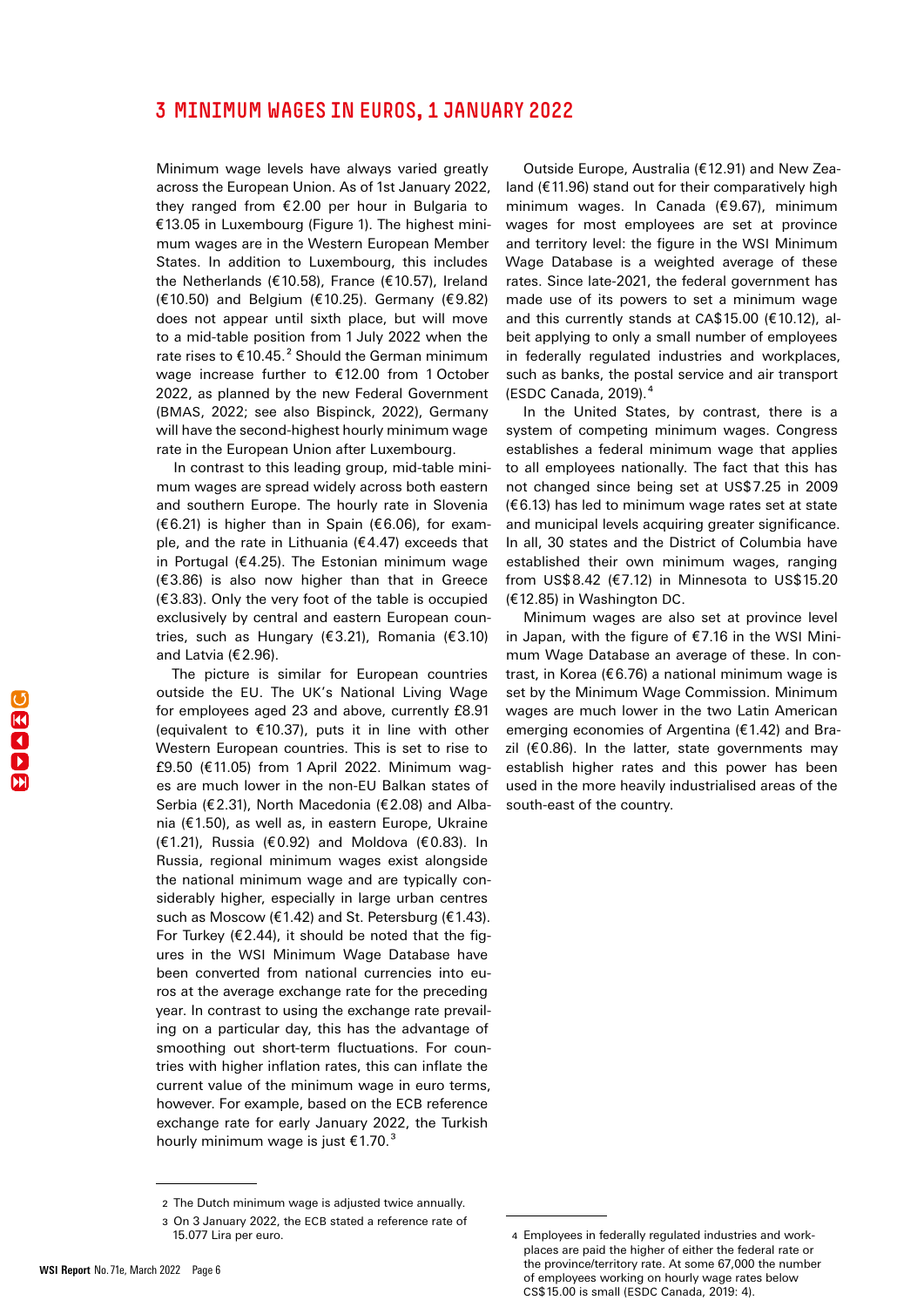#### **Statutory minimum wages, as at 1 January 2022**

in € per hour



\*\* Estimated, as the minimum wage is specified as a net wage.

\*\*\* Weighted average of regional minimum wages; in some instances, adjustments take place during the course of the year

Source: WSI Minimum Wage Database 2022

**WSI**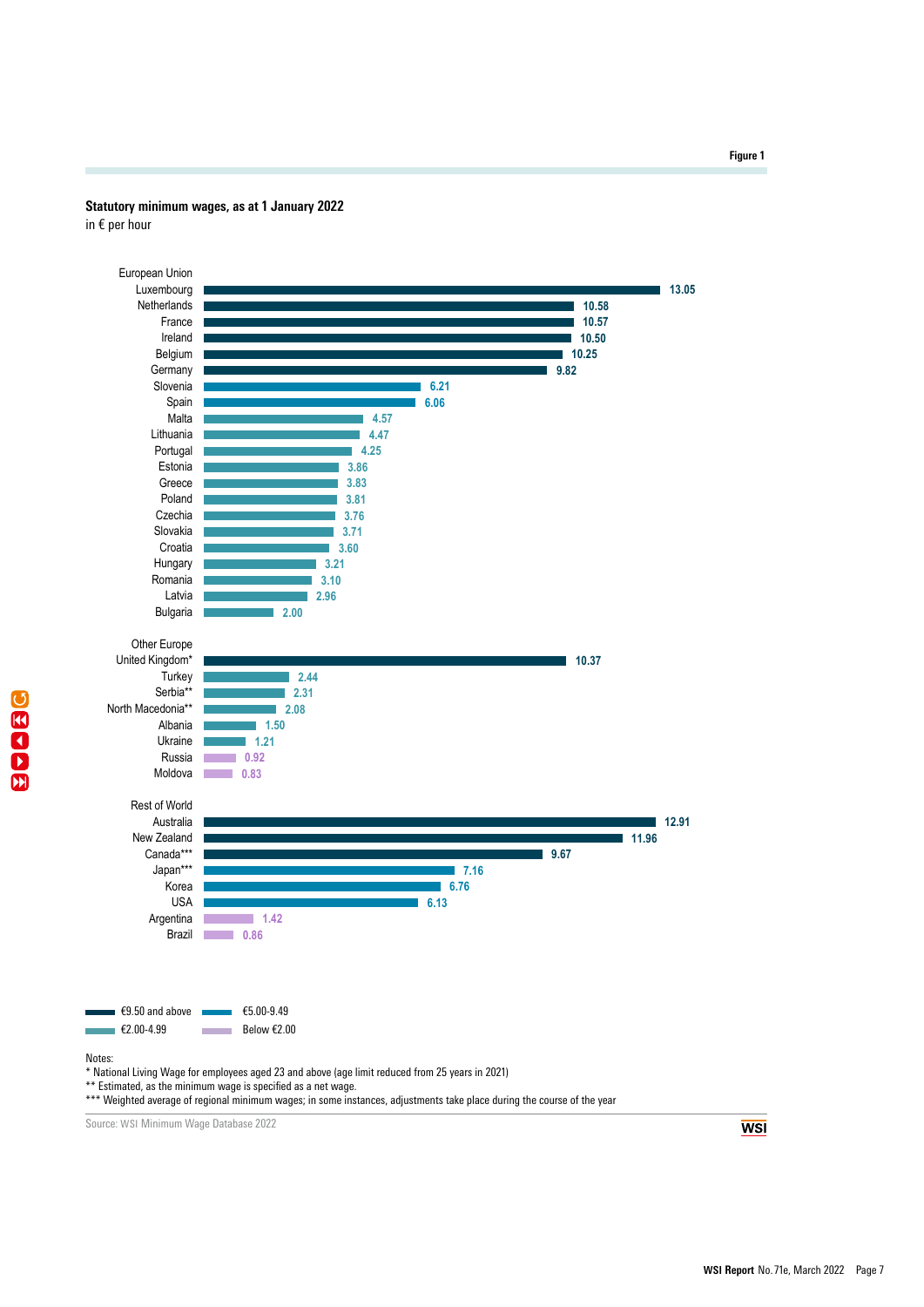## <span id="page-7-0"></span>4 MINIMUM WAGES IN PURCHASING POWER TERMS, 1 JANUARY 2022

Converting minimum wages rates into euros at current exchange rates leaves out of account the substantial variations in price levels between countries. This also applies within the eurozone, with employees in Luxembourg needing to spend €1.50 for everyday good and services that cost just €0.67 in Lithuania, based on the average EU-27 price level of €1.00. These figures can be derived from the purchasing power parities calculated by Eurostat (2022) for 2020, although this source includes only a few non-EU countries. The World Bank also publishes calculations of purchasing power standards for virtually every country in the world. As a consequence, the WSI Minimum Wage Database uses the World Bank data when converting minimum wages into purchasing power standards, stating them in terms of euros (PPS). 5

Adjusting for living costs narrows the range of nominal minimum wage rates, although substantial differences remain (Figure 2). Within the EU, Luxembourg remains the front runner (PPS 9.09), with Bulgaria (PPS 3.41) continuing to bring up the rear. Using PPSs does, however, lead to some rearrangement of the ranking. In particular, eastern European countries, such as Poland (PPS 6.25) and Lithuania (PPS 6.14), benefit from their comparatively low price levels, putting their minimum wages – calculated in PPS terms – in the middle of the table of EU minimum wages. A reverse effect can be seen for southern European countries such as Portugal (PPS 4.52) and Greece (PPS 4.23) where low minimum wages coincide with relatively high living costs, pushing these countries into the bottom third of the table after adjusting for relative price levels.

The low minimum wages in non-EU eastern European countries fare better when expressed in PPS terms. This applies, for example, for Serbia (PPS 3.80), Ukraine (PPS 3.31) and Russia (PPS 2.03). In two countries, Turkey and Argentina, the World Bank data for 2020 exclude the effects of subsequent very high rates of inflation, so that the PPS rates of PPS 7.10 for Turkey and PPS 3.81 for Argentina overestimate the current equivalent value of their minimum wages. Two anomalies in the figures cannot be explained by statistical effects, however: Japan (PPS 5.66) and the US (PPS 5.03). Conversions using market exchange rates reveal how extremely low their minimum wages are. Taking their high living costs into account only serves to accentuate the gulf between them and other industrialised countries.

<sup>5</sup> The conversion from PPS in US dollar terms to PPS in euro terms is based on Eurostat's PPS conversion rate between the United States and the EU (US\$1.441 per €1).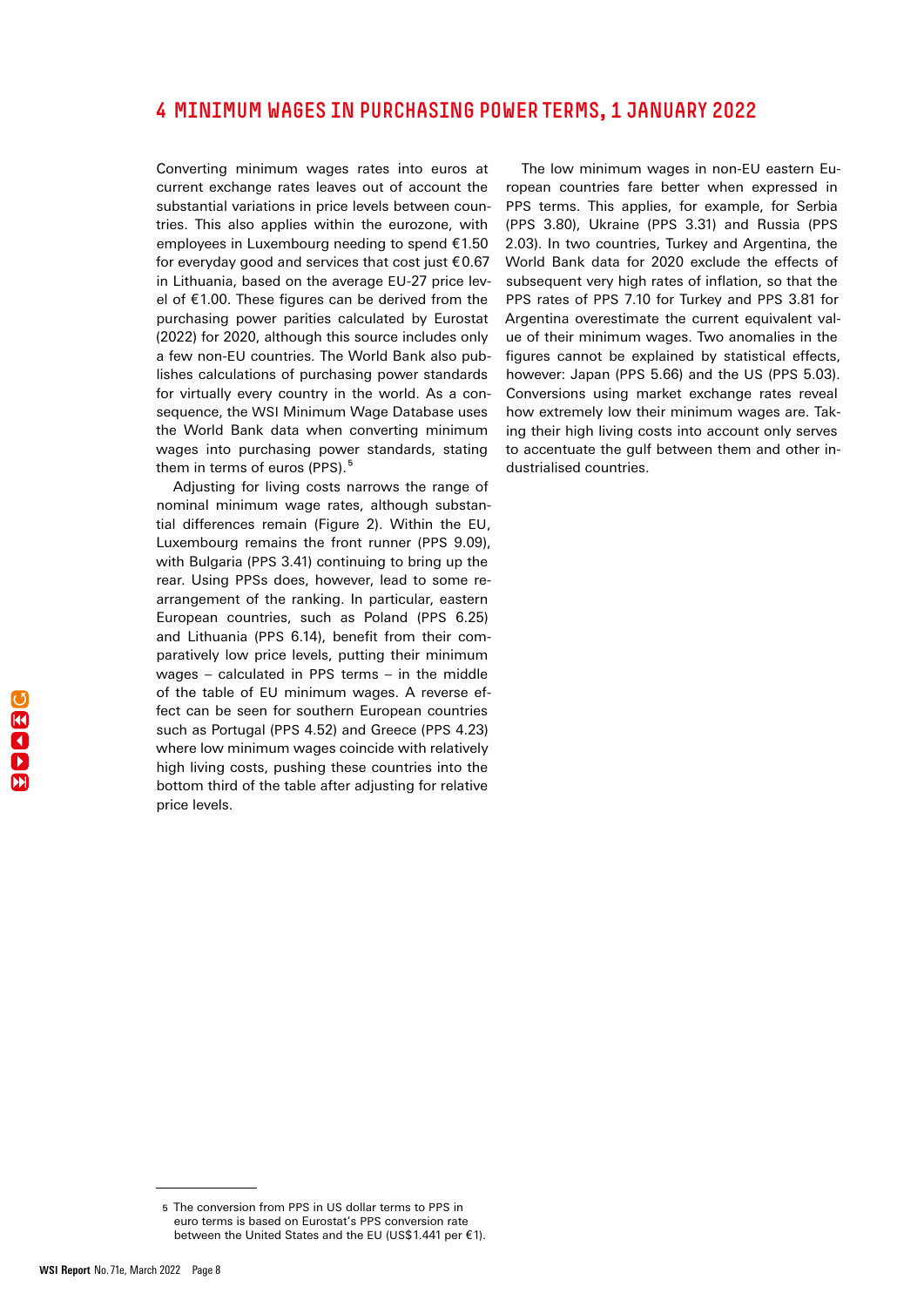

## **Purchasing power of statutory minimum wages, as at 1 January 2022**

In PPS\*\*\*\* (€ basis) per hour

Source: WSI Minimum Wage Database 2022

**WSI**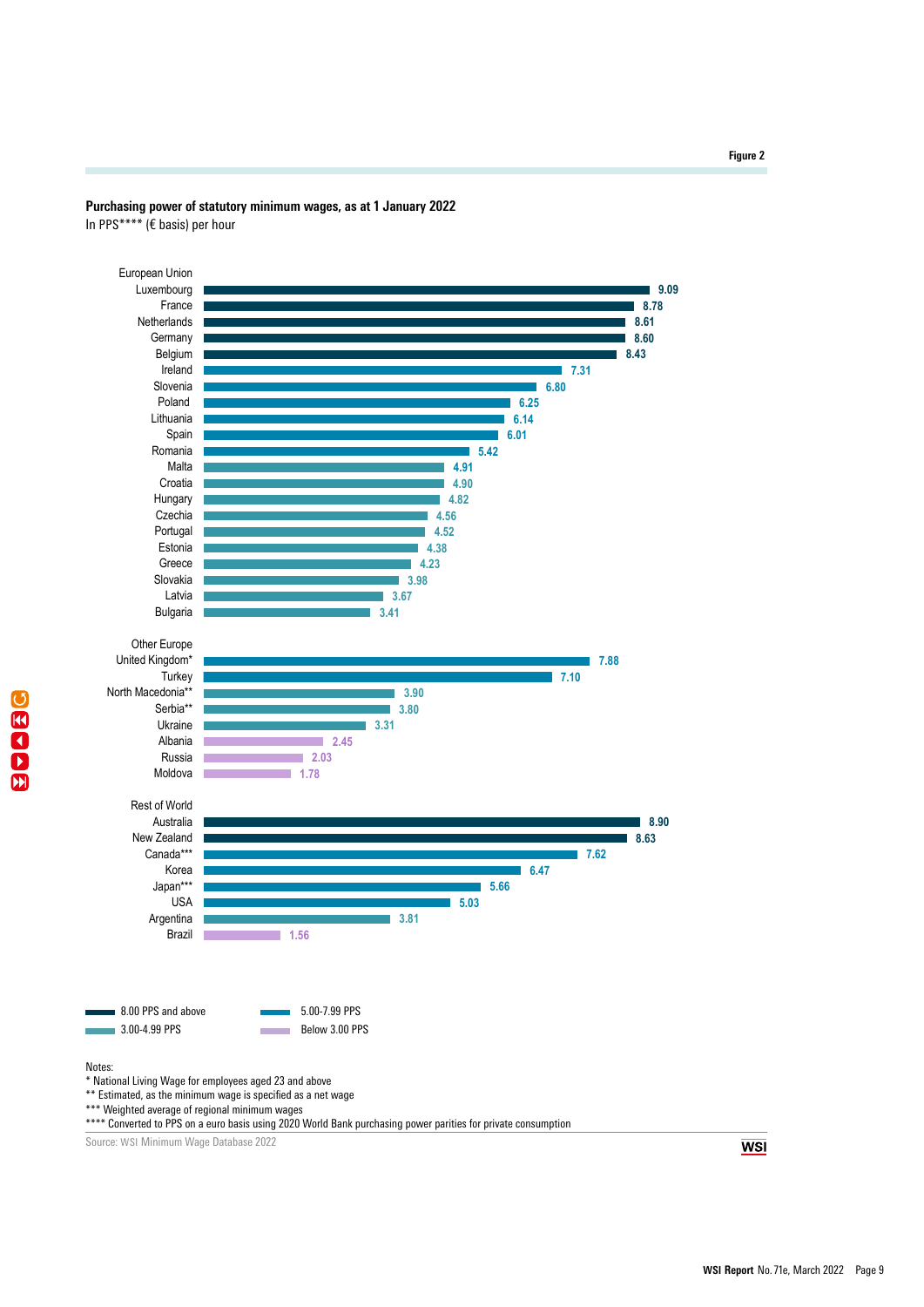## <span id="page-9-0"></span>5 THE KAITZ INDEX AS A BROAD MEASURE OF MINIMUM WAGE ADEQUACY

The EU-level minimum wage initiative has also drawn attention to a further comparative indicator: the relative level of minimum wages in relation to national pay levels, as expressed by the Kaitz index. This does have some limitations, however. Should the general level of wages fall – for example due to an economic crisis – the Kaitz index will rise even if the minimum wage is unchanged. Where such short-term fluctuations occur, it is therefore important to establish whether these are due to changes in the numerator (minimum wage) or the denominator (average or median wage). The general wage level is also an unsuitable benchmark where most employees live in absolute poverty. This is still the case in many less-developed countries, and in these circumstances the goods basket model is a more suitable indicator. With these provisos, the Kaitz index can still serve as a useful yardstick for situating minimum wages in relation to the broader wage distribution for countries in the European Union (Schulten and Lübker, 2020: 122)

Figure 3 illustrates the Kaitz index using data from the OECD, with the minimum wage in relation either to the median wage (Figure 3a) or the average wage (Figure 3b). The added line indicates the two customary international reference values: either 60% of the median or 50% of the average (cf. Figure 2). Currently, minimum wages reach this dual threshold in only a few EU Member States. Based on the median wage, the 60%-criterion is met only in Bulgaria (65.9%), Portugal (65.9%) and France (61.2%); Slovenia (58.8%) falls just short (Figure 3a). In terms of the average wage, the 50%-threshold is only currently – nearly – met in France (49.4%), Slovenia (49.2%) and Croatia (48.5%) (Figure 3b).

For many EU Member States, minimum wages still lag considerably behind the indicators cited by the European Commission (2020b: 20). For Western Europe, where the benchmark of 60% of the median wage has become the relevant standard, this applies, for example, to Belgium (44.1%), the Netherlands (46.7%) and Germany (50.7%) (Figure 3a). In Eastern Europe, in respect of which the additional criterion of 50% of the average wage has been introduced, there is a substantial gap between this threshold and the minimum wage in Hungary (34.8%), Latvia (35.5%) and Czechia (37.9%). Some 25 million employees in the EU would benefit were minimum wages raised to the level of these indicators (Lübker and Schulten, 2021: 134), in some cases necessitating very substantial increases (ibid.: 137).

The cases of three countries outside the European Union suggest that substantial and sustained increases in minimum wages to meet these criteria are feasible. Both New Zealand and Korea achieved both indicators in 2020 according to the OECD, with the United Kingdom only just falling short (Figure 3)*.* 6 Minimum wages in all three countries were much lower at the turn of the century, with the Kaitz indices in 2000 at 40.9% in the United Kingdom and 28.8% in Korea – below even the lowest ratios seen in the EU today (Figure 4).<sup>7</sup> Although these countries embarked on the path towards higher minimum wages at different times, common to all three was the adoption of a strategic approach based on an explicit political decision.

In the United Kingdom, the National Living Wage was introduced in 2016 by the Conservative government under the then-Prime Minister David Cameron. The administration gave the Low Pay Commission (2021: 3) the remit to recommend increases that would raise the minimum wage to 60% of the median wage for employees aged 25 and over by 2020. This target was then increased to two-thirds of the median by 2024 (Low Pay Commission, 2020). In New Zealand, by contrast, the largest increases to the minimum wage were made by successive Labour administrations (1998-2008, and from 2017) but rises in real terms also continued in the intervening period (Maré and Hyslop, 2021: 2). In Korea, Moon Jae-in ran for the presidency on a promise to raise the hourly minimum wage to 10,000 Won by 2020 (equivalent to €7.39). Although this has not yet been achieved, the Korean Minimum Wage Commission decided to undertake substantial increases in the first two years of his presidency, totalling 29.1%.<sup>8</sup>

The neoclassical economic literature has long argued that minimum wage increases of this order would inevitably lead to serious job losses (see Neumark and Wascher, 1992). None of these anticipated negative effects have come about in any of the three countries, however. In the United Kingdom, a study by Cribb et al. (2021) covering the period 2016-2019 found no significant employment effects as a result of the National Living Wage. For New Zealand, Maré and Hyslop (2021) also found no clear evidence of employment losses.

<sup>6</sup> According to calculation by the British Low Pay Commission (2021: 80) that differ slightly from this, the 60% threshold was reached in 2020.

<sup>7</sup> Unless otherwise indicated, all figures for the Kaitz index are based on OECD calculations.

<sup>8</sup> In contrast to its German counterpart, the Korean Minimum Pay Commission is composed of one third trade union representatives, one third employer representatives, and one thirds representatives of the public interest (Taimjun, 2011).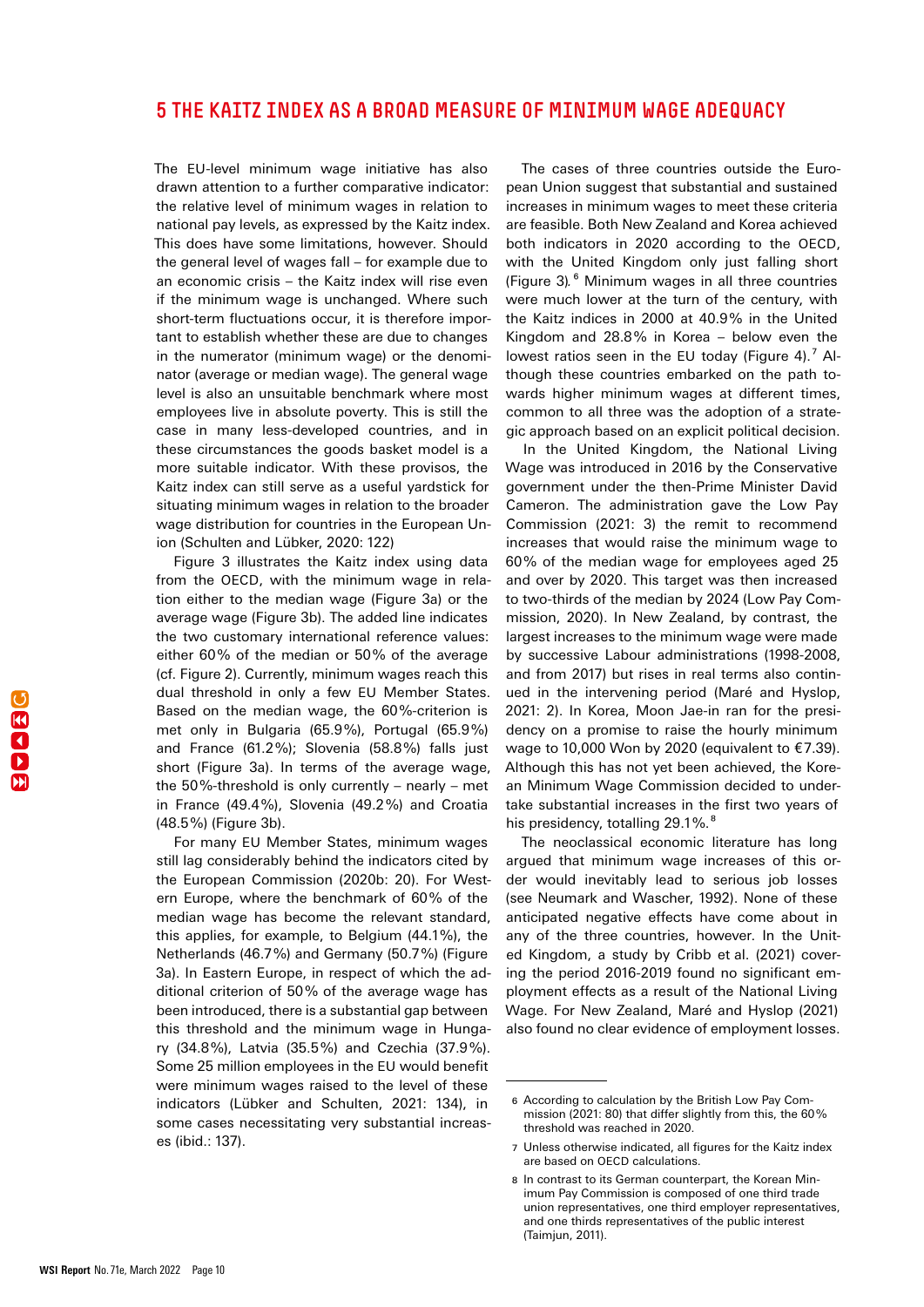Baek and Park (2016) came to the same conclusion for Korea based on establishment data. These findings also fit with more recent minimum wage research that has taken account of the asymmetrical negotiating power of low-paid workers and the productivity effects of minimum wage increases

(see Dube, 2019; Manning, 2021). For Germany too, based on a simulation analysis, Krebs and Dechsel-Grau (2021) found no significant employment effects would follow from implementing the proposed increase in the minimum wage to €12.00.

#### **Figure 3**

#### **Relative value of the minimum wage (Kaitz index, 2020)** In per cent





a) Minimum wage as %-tage of the median wage b b) Minimum wage as %-tage of the average wage

Notes: the OECD calculates the Kaitz index on the basis of the median and average wage of full-time employees No data was available for the following countries: Argentina, Brazil, Moldova, North Macedonia, Moldova, Russian Federation, Serbia and Ukraine All values are rounded. Data for Bulgaria is for 2018; data for Croatia in Figure 3a is for 2019

Source: OECD Earnings Database, supplemented by Eurostat and European Commission (2020b) for Bulgaria, Croatia and Albania

**WSI**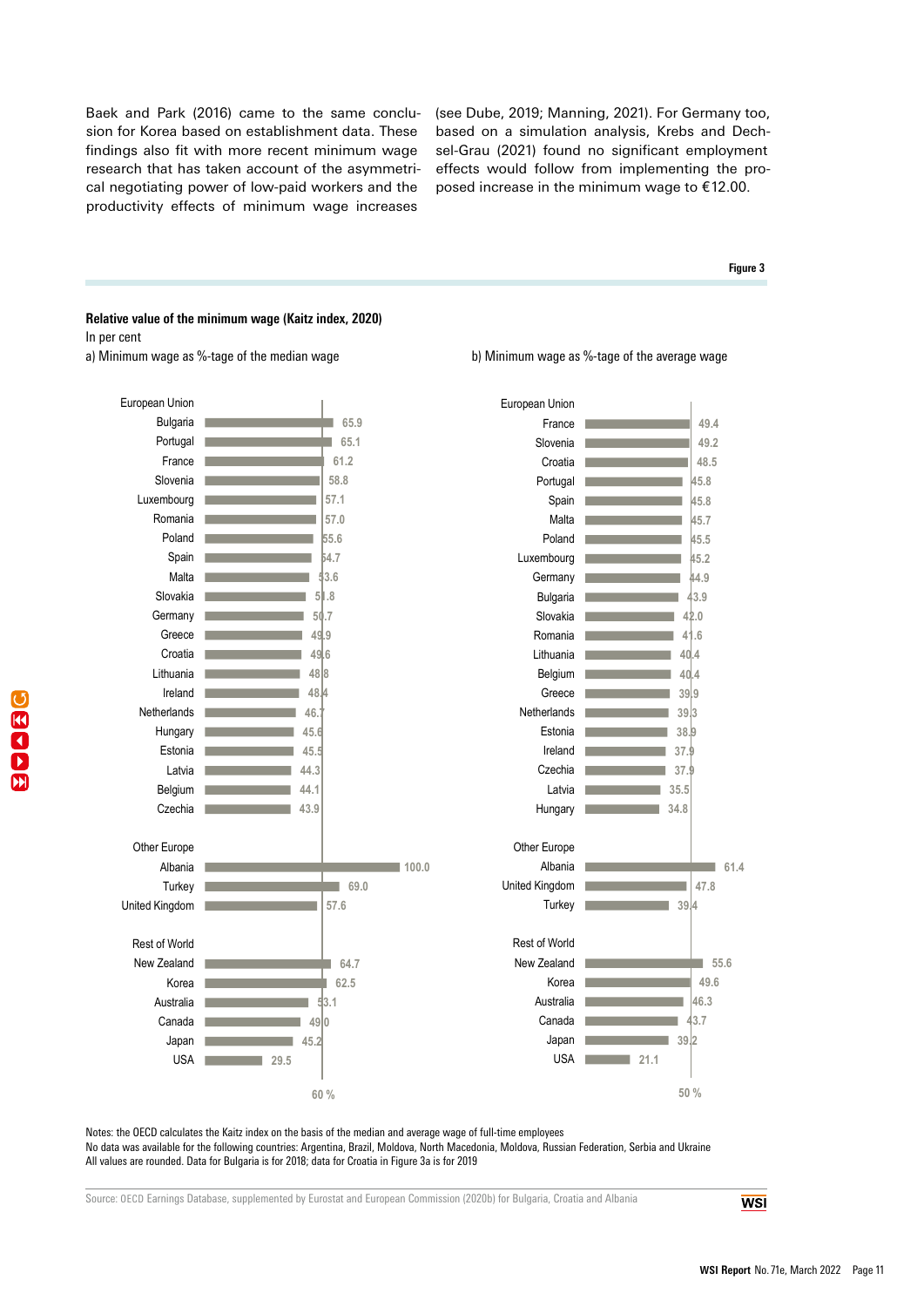







Source: OECD Earnings Database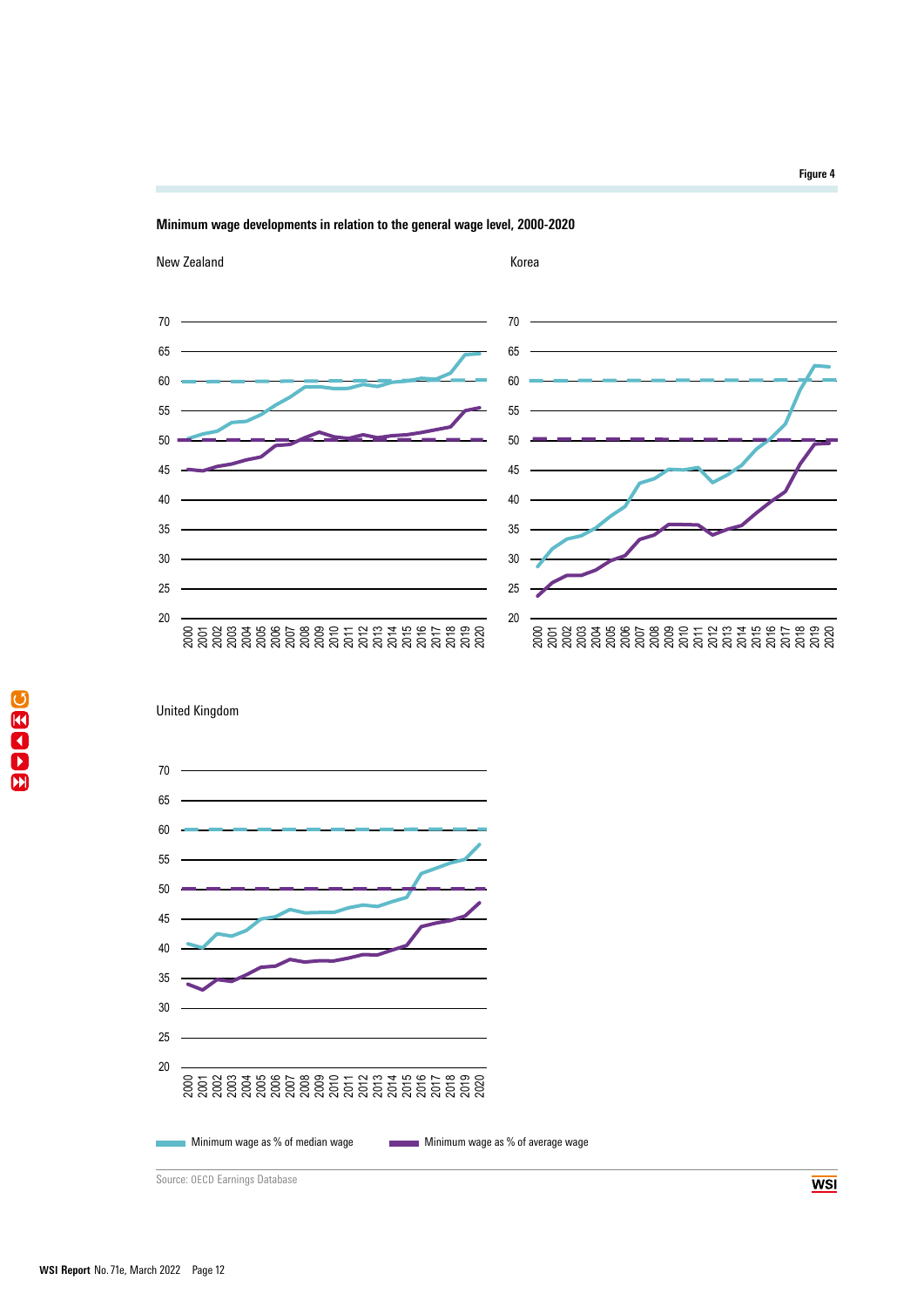## <span id="page-12-0"></span>6 CURRENT DEVELOPMENTS: INFLATION DAMPENS REAL MINIMUM WAGE GROWTH

Minimum wages have tended to grow strongly in the European Union in recent years. The median rate of growth from 2017 to 2020 was 5-6% in nominal terms and 2.9-4.5% in real terms (Figure 5). And while the average rate of increase across the EU fell to 3.1% in 2021 under the impact of the COVID-19 pandemic (Lübker and Schulten, 2021; Aumayr-Pintar and Vacas-Soriano, 2021), there was a recovery to 4.0% in 2022. High inflation, driven primarily by strongly rising energy prices, has meant that the real increase was a mere 1.4%, however (Vacas-Soriano and Kostolny, 2022).

There are very significant differences between individual countries within this overall pattern. In Eastern Europe, in particular, minimum wages as of 1 January 2022 are substantial higher than a year earlier (Table 1). The field is led by Hungary where minimum wages rose by 24.2% overall, which includes a smaller increase from 1 February 2021 and a further rise from the start of 2022. 9

In Germany (3.4%) and the other Western European countries, there were more moderate minimum wage increases running at between 2.4% (Netherlands) and 4.0% (Belgium) compared to the previous year's level. Given rising consumer prices, this led to widespread stagnation in real values, ranging from a small real decline in Luxembourg (-0.9%) to a small real increase in France (+1.0%). In Spain, the annual increase in the mini-

**Figure 5**









There have also been double-digit increases in Lithuania (13.7%), Estonia<sup>10</sup> and Romania (both with 10.9%), and Croatia (10.3%). After correcting for inflation, rates of increase in these countries range from 6.2% to 18%. These high rates of increase have, however, been applied to minimum wages that remain considerably below the Western European average (see Section 3). In Hungary and the Baltic states, minimum wages also remain low in relation to prevailing national wage levels (see Section 5).

<sup>9</sup> This yields a year-on-year rise of 19.5% compared with 1 February 2021 (see also Vacas-Soriano and Kostolny, 2022).

<sup>10</sup> In Estonia, the minimum wage is expressed in both hourly and monthly terms. The increase noted here is for the hourly rate; in contrast, the monthly rate rose by 12.0% from €584 to €654 on 1 January 2022.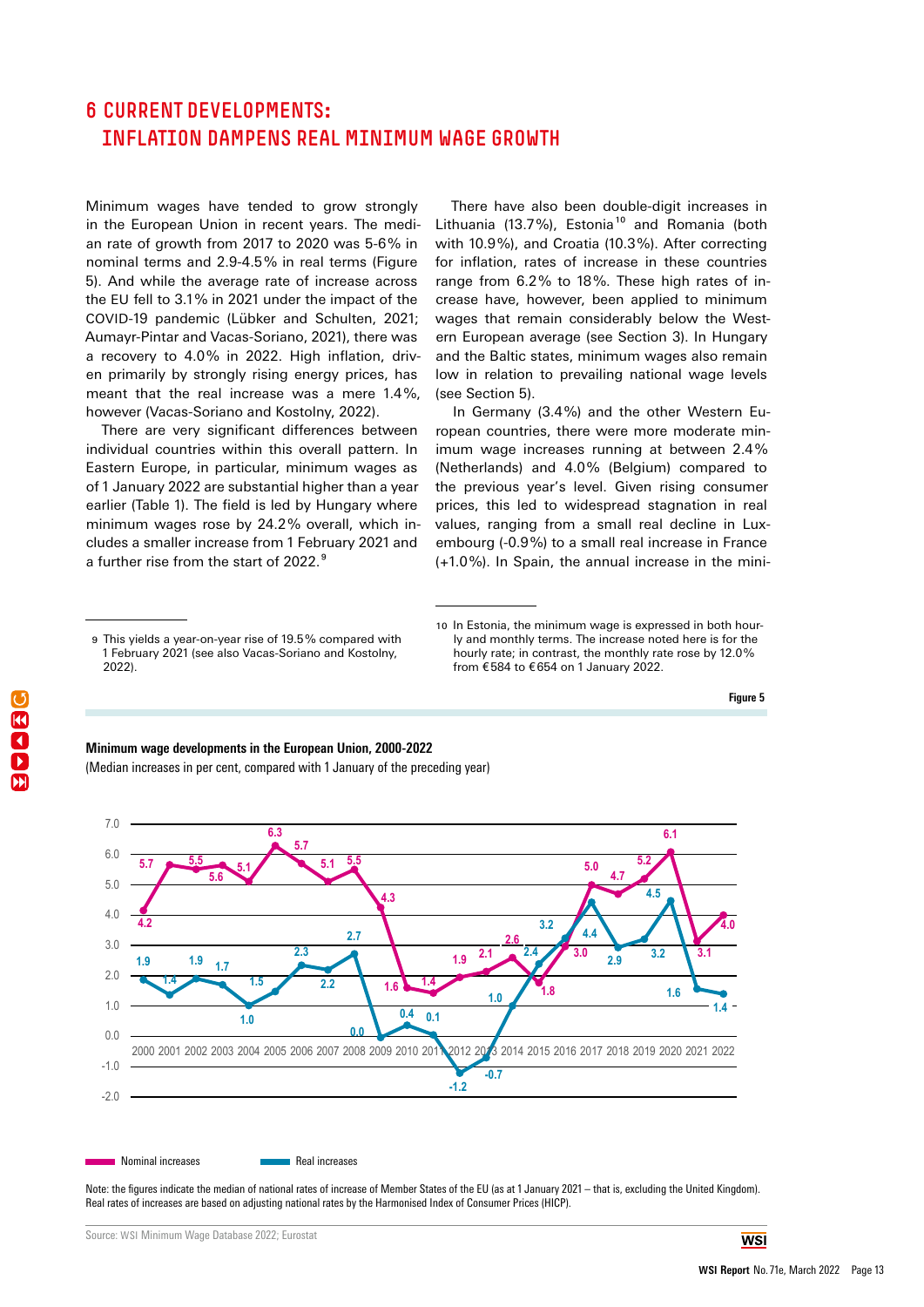mum wage was not agreed until February 2022 but applied from 1 January. Combined with an interim increase made in September 2021, the year-on-year increase totals 5.3% in nominal terms. In Bulgaria, the next increase is not due, as usual, from the start of the year but from 1 April 2022 (+9.2%, not shown in Table 1). This is due to the formation of a new government that did not take office until

**Table 1**

#### **Nominal and real changes in statutory minimum wages, 2022 Nominal and real changes in statutory minimum wages, 2022**

Change as of 1 January 2022, relative to 1 January 2021 and 1 January 2015 (in per cent) Change as of 1 January 2022, relative to 1 January 2021 and 1 January 2015 (in per cent)

|                       | Change since 1 January 2021 |        | Change since 1 January 2015 |         | Most recent change |
|-----------------------|-----------------------------|--------|-----------------------------|---------|--------------------|
|                       | nominal                     | real   | nominal                     | real    |                    |
| <b>European Union</b> |                             |        |                             |         |                    |
| Hungary               | 24.2                        | 18.0   | 90.4                        | 59.8    | 01.01.2022         |
| Lithuania             | 13.7                        | 8.7    | 145.6                       | 113.6   | 01.01.2022         |
| Estonia               | 10.9                        | 6.2    | 65.0                        | 43.7    | 01.01.2022         |
| Romania               | 10.9                        | 6.5    | 161.5                       | 127.9   | 01.01.2022         |
| Croatia               | 10.3                        | 7.4    | 54.7                        | 46.6    | 01.01.2022         |
| Poland                | 7.5                         | 2.1    | 72.0                        | 51.5    | 01.01.2022         |
| Czechia               | 6.5                         | 3.1    | 75.3                        | 52.0    | 01.01.2022         |
| Portugal              | $6.0\,$                     | 5.0    | 39.6                        | 32.9    | 01.01.2022         |
| Spain                 | 5.3                         | 2.2    | 54.2                        | 44.9    | 01.01.2022         |
| Slovenia              | 4.9                         | 2.8    | 36.2                        | 28.3    | 01.01.2022         |
| Belgium               | 4.0                         | 0.8    | 12.6                        | 0.2     | 01.01.2022         |
| Slovakia              | 3.6                         | 0.8    | 70.2                        | 53.1    | 01.01.2022         |
| Germany               | 3.4                         | 0.1    | 15.5                        | 5.1     | 01.01.2022         |
| France                | 3.1                         | 1.0    | 10.0                        | 2.1     | 01.01.2022         |
| Ireland               | 2.9                         | 0.6    | 21.4                        | 17.2    | 01.01.2022         |
| Luxembourg            | 2.5                         | $-0.9$ | 17.4                        | 7.0     | 01.10.2021         |
| Netherlands           | 2.4                         | $-0.4$ | 14.8                        | 4.2     | 01.01.2022         |
| Greece                | 2.0                         | 1.4    | 13.1                        | 12.3    | 01.01.2022         |
| Malta                 | 1.0                         | 0.3    | 10.0                        | 1.5     | 01.01.2022         |
| Latvia                | 0.0                         | $-3.1$ | 39.0                        | 23.7    | 01.01.2021         |
| Bulgaria              | 0.0                         | $-2.8$ | 88.5                        | 74.3    | 01.01.2021         |
| <b>Other Europe</b>   |                             |        |                             |         |                    |
| Turkey                | 39.9                        | 17.0   | 292.9                       | 69.4    | 01.01.2022         |
| Serbia**              | 9.4                         | 5.1    | 64.6                        | 40.7    | 01.01.2022         |
| Russian Federation    | 8.6                         | 2.5    | 132.9                       | 54.3    | 01.01.2022         |
| Ukraine               | 8.3                         | $-1.1$ | 433.7                       | 104.4   | 01.01.2022         |
| Albania               | 6.7                         | 4.7    | 45.5                        | 29.1    | 01.01.2022         |
| United Kingdom*       | 2.2                         | 0.0    | 37.1                        | 23.4    | 01.04.2021         |
| North Macedonia**     | 1.7                         | $-1.6$ | 76.2                        | 59.4    | 01.04.2021         |
| Moldova               | 0.0                         | $-2.9$ | 77.9                        | 23.4    | 01.05.2020         |
| <b>Rest of World</b>  |                             |        |                             |         |                    |
| Argentina             | 55.4                        | 3.0    | 578.5                       | $-23.6$ | 01.10.2021         |
| Brazil                | 10.2                        | 2.3    | 53.4                        | 4.6     | 01.01.2022         |
| New Zealand           | 5.8                         | 2.8    | 40.4                        | 26.3    | 01.04.2021         |
| Korea                 | $5.0$                       | 2.8    | 64.2                        | 51.3    | 01.01.2022         |
| Canada***             | 3.6                         | 0.4    | 35.6                        | 20.1    | 01.01.2022         |
| Japan***              | 3.1                         | 3.3    | 19.2                        | 16.4    | 01.01.2022         |
| Australia             | 2.5                         | 0.0    | 20.5                        | 7.4     | 01.07.2021         |
| <b>USA</b>            | $0.0\,$                     | $-4.1$ | 0.0                         | $-12.3$ | 24.07.2009         |

\* National Living Wage for employees aged 23 and above

\*\* Estimated as the minimum wage I specified in net terms

\*\*\* Weighted average of regional minimum wages: in some instances, more than one adjustment each year.<br>.

Note: Real changes in minimum wages are nominal changes adjusted for national movements in consumer prices.

Source: WSI Minimum Wage Database 2022 Source: WSI Minimum Wage Database 2022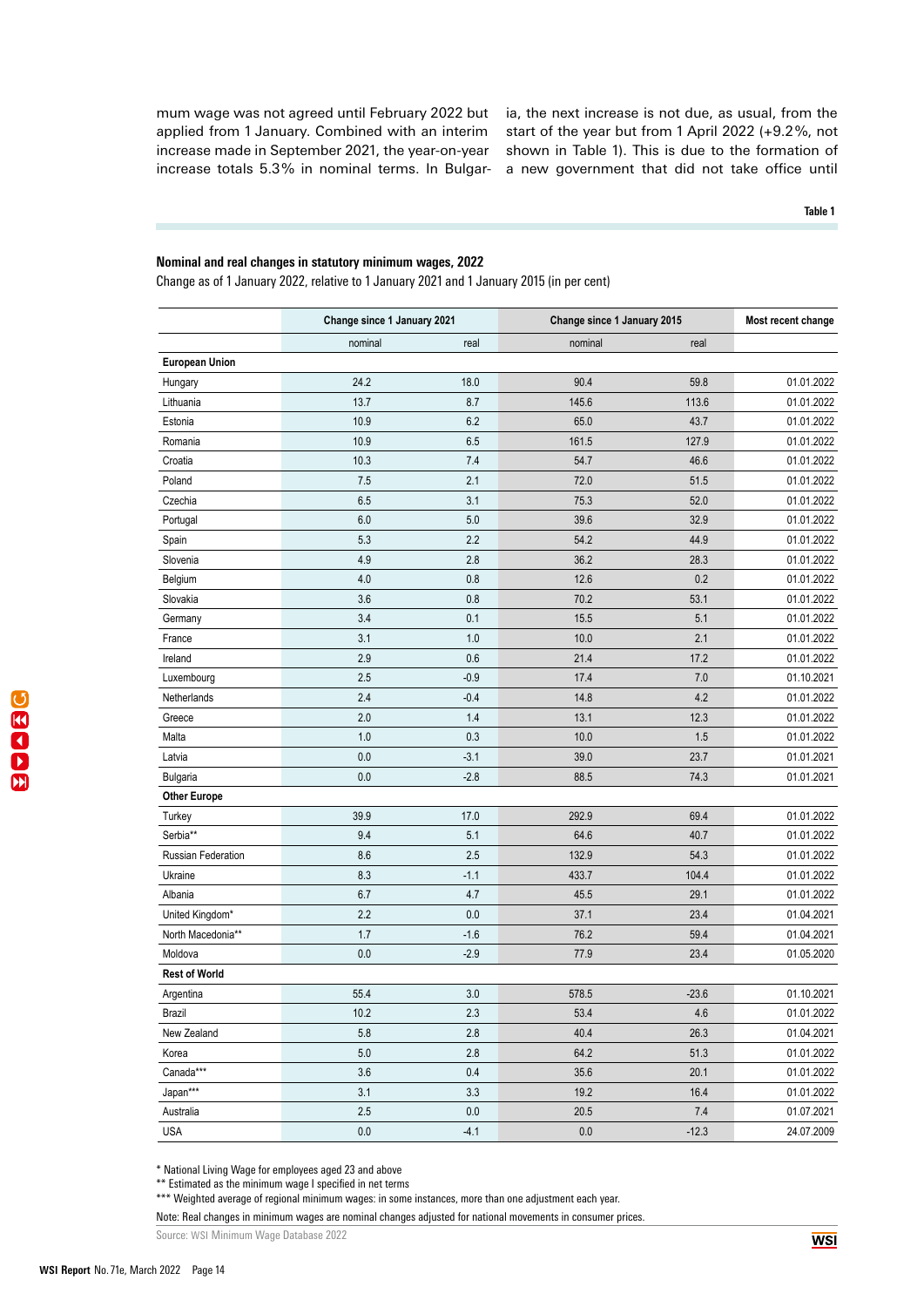mid-December 2021. Following a substantial rise in 2021, Latvia also did not raise its minimum wage rate at the start of 2022.

A comparison of current minimum wage rates with those in effect on 1 January 2015 allows a longer-term perspective on how minimum wages have developed in the recent past. One notable aspect is the sustained increases seen in eastern Europe. Over this period, minimum wages have risen by more than 40% in real terms in nine eastern European countries, and over 50% in seven (Table 1). There has also been a recent acceleration in rates of increase in southern Europe. While minimum wages in Spain and Portugal were the target of enormous political pressure from the Troika (European Commission, European Central Bank, International Monetary Fund) during the euro crisis, the second half of the 2010s has seen a profound shift away from austerity policies that was led by left-leaning national governments, with a radical change in their approach to minimum wages (Molina, 2021). In both countries, the upshot has been above-average minimum wage increases.

In Spain, the minimum wage has risen by 44.9% in real terms since 2015, increasing by 22.3% in 2019 alone (see Schulten and Lübker, 2019: 139). This has led to a substantial rise in the value of the minimum wage when compared with the median, lifting the Kaitz index from 37.1% in 2015 to 54.7% in 2022 (see Figure 3a). By the end of the current legislative period in 2023, the Spanish government aims at increasing the minimum wage to 60% of the average wage. Despite forecasts to the contrary, this fundamental and sustained revaluation of the minimum wage has, as yet, had only very minor labour market impacts (Barceló et al., 2021). The Portuguese government has also embarked on a policy of sustained increases to the minimum wage, raising it by 32.9% in real terms since 2015. At 65.1%, the Kaitz index in Portugal is the highest in Europe (Figure 3), although this is in part attributable to the very low general level of wages (Donn, 2021).

Germany has become seriously detached from the mainstream of minimum wage developments in Europe and now occupies the lower reaches of the rankings. Since its introduction in 2015 at a rate of €8.50, the German minimum wage has risen by only 15.5% over seven years to its current level of €9.82, a cumulative increase of only 5.1% in real terms, implying a real increase over that period of less than 1% each year. By contrast, 2022 promises to bring much more substantial increases, beginning with a rise to €10.45 from 1 July 2022 (+6.4%), as agreed by the Minimum Wage Commission, followed by a further rise to €12.00 from 1 October 2022 (+14.8%) (BMAS, 2022). Even allowing for inflation, these upcoming increases represent a structural shift in the value of the minimum wage that brings it close to the benchmark of 60% of the median wage (Weinkopf and Kalina, 2020). Despite

fears to the contrary, detailed modelling has shown that increases to the minimum wage have only minimal effects on inflation (Dullien et al., 2022).

Women, who constitute the majority of minimum-wage earners in nearly all EU Member States, are amongst the main beneficiaries of increases to minimum wages (Vacas-Sorianos, 2021). This is also the case in Germany, where women are twice as likely as men to work for wages below €12.00 per hour. Working on fixed-term contracts or parttime employment represents an additional risk of being low-waged (Lübker, 2021). The planned increases in the minimum wage will deliver substantial pay rises for employees in those low-wage sectors, such as retail and hospitality, in which women predominate (Dullien et al., 2022) and where collective bargaining coverage has fallen markedly since 2000 (Ellguth and Kohaut, 2021). By contrast, the planned increases in the minimum wage will have a much lower impact on employees in workplaces subject to a collective agreement, given their generally higher wage levels (Pusch, 2021). Higher minimum wages will, however, reduce outsider competition for firms outside the scope of collective bargaining agreements, indirectly helping to stabilise collective bargaining coverage (see also Bispinck et al., 2020; for a dissenting view refer to Bach and Schröder, 2021).

Outside the European Union, the most eye-catching increases have been in Turkey (nominal +39.9% compared with the previous year) and Argentina  $(+55.4%)$ , both of which are attributable to high inflation. Caveats also apply to the inflation-adjusted growth rates, given the challenges in constructing reliable consumer price indices in both countries. For the United Kingdom (+2.2%), the overview above has already noted the very moderate increase from 1 April 2021 due to the economic uncertainties caused by the Covid-19 pandemic. A larger increase (+6.6%, not included in Table 1) is scheduled for 1 April 2022.

In the United States, a fresh initiative to raise the federal minimum wage failed in 2021. Under the proposed Raise the Wage Act, introduced by the independent Senator Bernie Sanders and a number of Congressional Democrats in January 2021, the Federal minimum wage was to have risen from its current hourly level of €7.25 to €15.00 in five annual steps, and would have subsequently been indexed to future average wage increases. According to the Congressional Budget Office (2021), some 17 million workers would have benefited directly; the number of people living in poverty would have consequently fallen by around 1 million. As with a previous initiative under President Barack Obama, the initiative failed again due to the resistance from Republican Senators. The Federal minimum wage has not been increased since June 2009 and since then has lost around a fifth of its purchasing power (not shown in Table 1). Since 2015 alone, the real fall in purchasing power has been 12.3% (Table 1).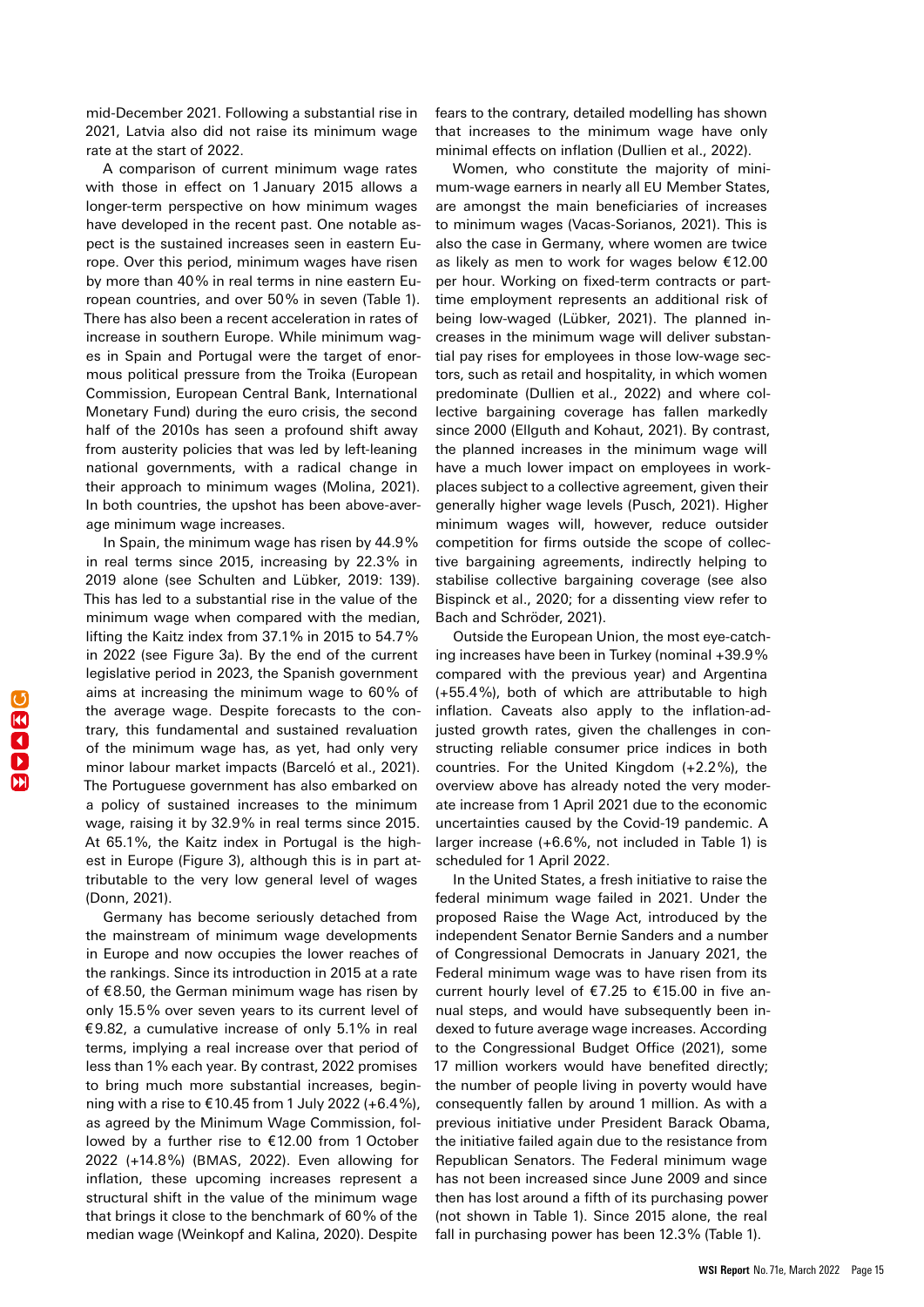## <span id="page-15-0"></span>7 PROSPECTS: FROM LAGGARD TO TRAILBLAZER – GERMANY'S PATH TO ADEQUATE MINIMUM WAGES

In most European countries – as with many countries elsewhere in the world – minimum wages rose more strongly at the start of 2022 than in the previous year when they were held back by the COV-ID-19 crisis (Vacas-Soriano and Kostolny, 2022). This recovery comes against a backdrop of rising inflation, which has an especially severe impact on the lower-paid. However, it is also continuation of the long-term trend of substantial and sustained increases in minimum wage rates initiated by many national governments aimed at bringing about a historic upward shift in their value.

This policy is driven by the recognition that, even for full-time employees, current minimum wages in many countries are not sufficient to provide for a culturally acceptable minimum standard of living. Calls for an adequate level of minimum wages have also drawn on the idea of a Living Wage that aims to allow recipients in full-time employment to participate fully and independently in social life. Experience in countries such as the United Kingdom, New Zealand, Korea, and Spain has demonstrated that such a change is possible where it is made a political priority. In none of these instances have there been any significant negative effects on the labour market.

In proposing the Directive on adequate minimum wages in the European Union, the European Commission has taken up a leadership role in this new approach to minimum wages in Europe. And by drawing on the indicators of '60% of the median wage' and '50% of the average wage', it has secured a place for these established international standards in future European policy discourse. Regardless of whether these indicators will ultimately have a mandatory status in the Directive, it will be impossible to ignore them as a benchmark for national-level minimum wage policies (Schulten and Müller, 2022).

In Germany too, the planned rise in the minimum wage to €12.00 from 1 October 2022 – a major structural shift in the value of the minimum – is wholly in line with the international trend. In its Explanatory Memorandum to the draft legislation<sup>11</sup> proposing the increase, the Federal Ministry of Labour and Social Affairs expressly referenced the European minimum wage initiative and the 'threshold value of 60% of the gross median wage that has been recognised by international minimum wage research on establishing an adequate minimum wage' (BMAS, 2022: 6) [*authors' translation*]. It would, therefore, be consistent not only for this legislation to raise the minimum wage as intended, but also to extend the list of criteria that the Commission is statutorily obliged to consider when recommending adjustments. Such a step would strengthen the mandate of the Minimum Wage Commission and expand its decision-making scope in the future. More specifically, the new criterion should be the threshold of 60% of the median wage, as now being considered at European level. This proposal was already made in a joint position paper prepared in early-2021 by Hubertus Heil and Olaf Scholz, then in charge of the Federal Ministries of Labour and Finance, respectively (BMAS/BMF, 2021). Translating this into actual legislation would also show that the current German government is committed to a long-term path for establishing and maintaining an adequate level of minimum wage – a step that would transform Germany from a laggard to trailblazer in the pursuit of decent minimum wages in Europe.

<sup>11</sup> Mindestlohnerhöhungsgesetz [Minimum Wage Uprating Act].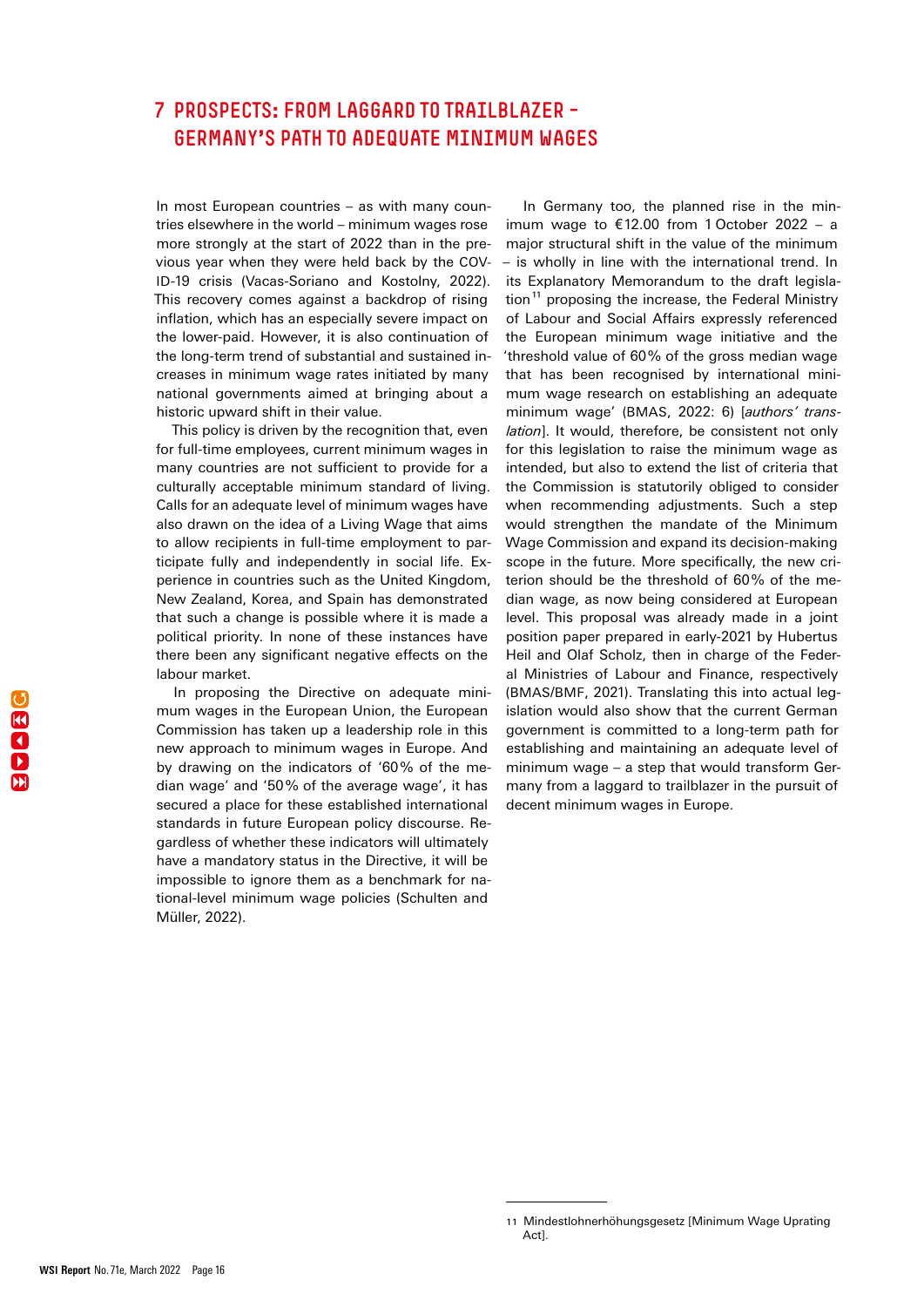## REFERENCES

**Anker, R. (2011)**: Estimating a Living Wage: A Methodological Review, Geneva

**Aumayr-Pintar, C./ Vacas-Soriano, C. (2021)**: Minimum Wages in 2021: Annual Review, Luxembourg, https://www.eurofound.europa.eu/ sites/default/files/ef\_publication/ field\_ef\_document/ef21015en.pdf

**Bach, H./ Schröder, C. (2021)**: Sprung auf 12 Euro Mindestlohn: Einschränkung der Tarifautonomie und gewagtes Wirtschaftsexperiment, in: Wirtschaftsdienst 101 (12), 936-939

**Baek, J./ Park, W. (2016)**: Minimum Wage Introduction and Employment: Evidence from South Korea', Economics Letters, 139 (2016), 18-21

**Barceló, C./ Izquierdo, M./ Lacuesta, A./ Puente, S./ Regil, A./ Villanueva, E. (2021)**: Los Efectos del Salario Minimo Interprofesional en el Empleo: Nueva Evidencia para Espana, Banco de Espana: Documentos Ocasionales No. 2113, Madrid

**Bispinck, R. (2022)**: 12 Euro Mindestlohn: Wer profitiert, was bleibt zu tun? Gegenblende, 24.01.2022, https://gegenblende.dgb.de/artikel/++co++18ee41ba-7cf6-11ec-a8ca-001a4a160123

**Bispinck, R./ Dribbusch, H./ Kestermann, C./ Lesch, H./ Lübker, M./ Schneider, H./ Schröder, C./ Schulten, T./ Vogel, S. (2020)**: Entwicklung des Tarifgeschehens vor und nach Einführung des gesetzlichen Mindestlohns, Studie im Auftrag des Bundesministeriums für Arbeit und Soziales (BMAS): BMAS Forschungsbericht Nr. 562, Berlin

**BMAS (Bundesministerium für Arbeit und Soziales) (2022)**: Referentenentwurf eines Gesetzes zur Erhöhung des Schutzes durch den gesetzlichen Mindestlohn (Mindestlohnerhöhungsgesetz – Mi-LoEG), Berlin, January 2022, [http://portal-sozialpolitik.de/uploads/](http://portal-sozialpolitik.de/uploads/sopo/pdf/2022/2022-01-21_MiLoEG_Referentenentwurf.pdf) [sopo/pdf/2022/2022-01-21\\_MiLoEG\\_](http://portal-sozialpolitik.de/uploads/sopo/pdf/2022/2022-01-21_MiLoEG_Referentenentwurf.pdf) [Referentenentwurf.pdf](http://portal-sozialpolitik.de/uploads/sopo/pdf/2022/2022-01-21_MiLoEG_Referentenentwurf.pdf)

#### **BMAS / BMF (Bundesministerium der**

**Finanzen) (2021)**: Fairer Mindestlohn – Starke Sozialpartnerschaft. Eckpunkte zur Weiterentwicklung des Mindestlohns und Stärkung der Tarifbindung, 5. March 2021, [https://](https://www.bmas.de/SharedDocs/Downloads/DE/Arbeitsrecht/fairer-mindestlohn.html) [www.bmas.de/SharedDocs/Down](https://www.bmas.de/SharedDocs/Downloads/DE/Arbeitsrecht/fairer-mindestlohn.html)[loads/DE/Arbeitsrecht/fairer-mindest](https://www.bmas.de/SharedDocs/Downloads/DE/Arbeitsrecht/fairer-mindestlohn.html)[lohn.html](https://www.bmas.de/SharedDocs/Downloads/DE/Arbeitsrecht/fairer-mindestlohn.html)

**Congressional Budget Office (2021)**: The Budgetary Effects of the Raise the Wage Act of 2021, Washington, DC

**Council of the European Union (2021)**: Proposal for a Directive of the European Parliament and of the Council on a framework for adequate minimum wages in the European Union – General Approach, Note from the Permanent Representatives Committee, Document no. 14366/21 [https://data.](https://data.consilium.europa.eu/doc/document/ST-14366-2021-INIT/en/pdf) [consilium.europa.eu/doc/document/](https://data.consilium.europa.eu/doc/document/ST-14366-2021-INIT/en/pdf) [ST-14366-2021-INIT/en/pdf](https://data.consilium.europa.eu/doc/document/ST-14366-2021-INIT/en/pdf)

**Cribb, J./ Giupponi, G./ Joyce, R./ Lindner, A./ Waters, T./ Wernham, T./ Xu, X. (2021)**: The Distributional and Employment Impacts of Nationwide Minimum Wage Changes, Institute for Fiscal Studies: IFS Working Paper No. W21/48, London

**Donn, N. (2021)**: Portugal "transforming into country of minimum wages", Portugal Resident 09.11.2921, https://www.portugalresident.com/ portugal-transforming-into-country-of-minimum-wages/

**Dube, A. (2019)**: Impacts of Minimum Wages: Review of the International Evidence, Report commissioned by the UK Government

**Dullien, S./ Herzog-Stein, A./ Lübker, M./ Pusch, T./ Theobald, T. (2022)**: Mindestlohnerhöhung auf 12 Euro beeinflusst Inflation kaum. Makroökonomische Simulationsstudie mit dem Ni-GEM-Modell, Institut für Makroökonomie und Konjunkturforschung der Hans-Böckler-Stiftung: IMK Policy Brief Nr. 116, Düsseldorf

**Ellguth, P./ Kohaut, S. (2021)**: Tarifbindung und betriebliche Interessenvertretung: Ergebnisse aus dem IAB-Betriebspanel 2020, in: WSI-Mitteilungen 74 (4), 306-314, [https://www.](https://www.wsi.de/de/wsi-mitteilungen-tarifbindung-betriebliche-interessenvertretung-iab-betriebspanel-2020-34506.htm ) [wsi.de/de/wsi-mitteilungen-tarifbind](https://www.wsi.de/de/wsi-mitteilungen-tarifbindung-betriebliche-interessenvertretung-iab-betriebspanel-2020-34506.htm )[ung-betriebliche-interessenvertre](https://www.wsi.de/de/wsi-mitteilungen-tarifbindung-betriebliche-interessenvertretung-iab-betriebspanel-2020-34506.htm )[tung-iab-betriebspanel-2020-34506.](https://www.wsi.de/de/wsi-mitteilungen-tarifbindung-betriebliche-interessenvertretung-iab-betriebspanel-2020-34506.htm ) [htm](https://www.wsi.de/de/wsi-mitteilungen-tarifbindung-betriebliche-interessenvertretung-iab-betriebspanel-2020-34506.htm )

**ESDC Canada (2019)**: Federal Minimum Wage. Issues Paper prepared by the Secretariat to the Expert Panel on Modern Federal Labour Standards, **Ottawa** 

**European Commission (2020a)**: First phase consultation of Social Partners under Article 154 TFEU on a possible action addressing the challenges related to fair minimum wages, C (2020) 83 final, Brussels, 14.01.2020

**European Commission (2020b)**: Proposal for a Directive of the European Parliament and of the Council on adequate minimum wages in the European Union, COM(2020) 682 final, Brussels, 28.10.2020

**European Parliament (2021)**: Report on the proposal for a directive of the European Parliament and of the Council on the adequate minimum wages in the European Union, (COM(2020)0682), Plenary Sitting, A9-0325/2021, 18.11.21. [https://](https://www.europarl.europa.eu/doceo/document/A-9-2021-0325_DE.pdf ) [www.europarl.europa.eu/doceo/](https://www.europarl.europa.eu/doceo/document/A-9-2021-0325_DE.pdf ) [document/A-9-2021-0325\\_DE.pdf](https://www.europarl.europa.eu/doceo/document/A-9-2021-0325_DE.pdf ) 

**Eurostat (2022)**: Vergleichende Preisniveaus, Datencode: TEC00120, Luxembourg, https://ec.europa.eu/eurostat/ databrowser/view/tec00120/default/ table?lang=de

**Guzi, M. (2021)**: Cost of Living, Living Wages, and Minimum Wages in EU-27 countries, Study for the Left in the European Parliament, Bratislava, [https://left.eu/content/up](https://left.eu/content/uploads/2021/07/Study-EN_020621.pdf )[loads/2021/07/Study-EN\\_020621.pdf](https://left.eu/content/uploads/2021/07/Study-EN_020621.pdf ) 

**Krebs, T./ Drechsel-Grau, M. (2021)**: Mindestlohn von 12 Euro: Auswirkungen auf Beschäftigung, Wachstum und öffentliche Finanzen, Institut für Makroökonomie und Konjunkturforschung der Hans-Böckler-Stiftung: IMK Study Nr. 73, Düsseldorf

**Low Pay Commission (2020)**: 'Low Pay Commission Welcomes New Remit from Government', press release, 11 March 2020

**Low Pay Commission (2021)**: The National Minimum Wage in 2021. Uprating Report April 2021, London

**Lübker, M. (2021)**: Wer profitiert von 12 Euro Mindestlohn? Einblicke aus der WSI-Lohnspiegel-Datenbank, WSI Policy Brief No. 59, Düsseldorf.

**Lübker, M. and Schulten, T. (2021)**: WSI Minimum Wage Report 2021. Is Europe en route to adequate minimum wages?, WSI Report No. 63e, Düsseldorf

**Manning, A. (2021)**: The Elusive Employment Effect of the Minimum Wage, in: Journal of Economic Perspectives 35 (1), 3–26

**Maré, D. C./ Hyslop, D. (2021)**: Minimum Wages in New Zealand: Policy and practice in the 21st century, Institute of Labor Economics: IZA Discussion Paper No. 14302, Bonn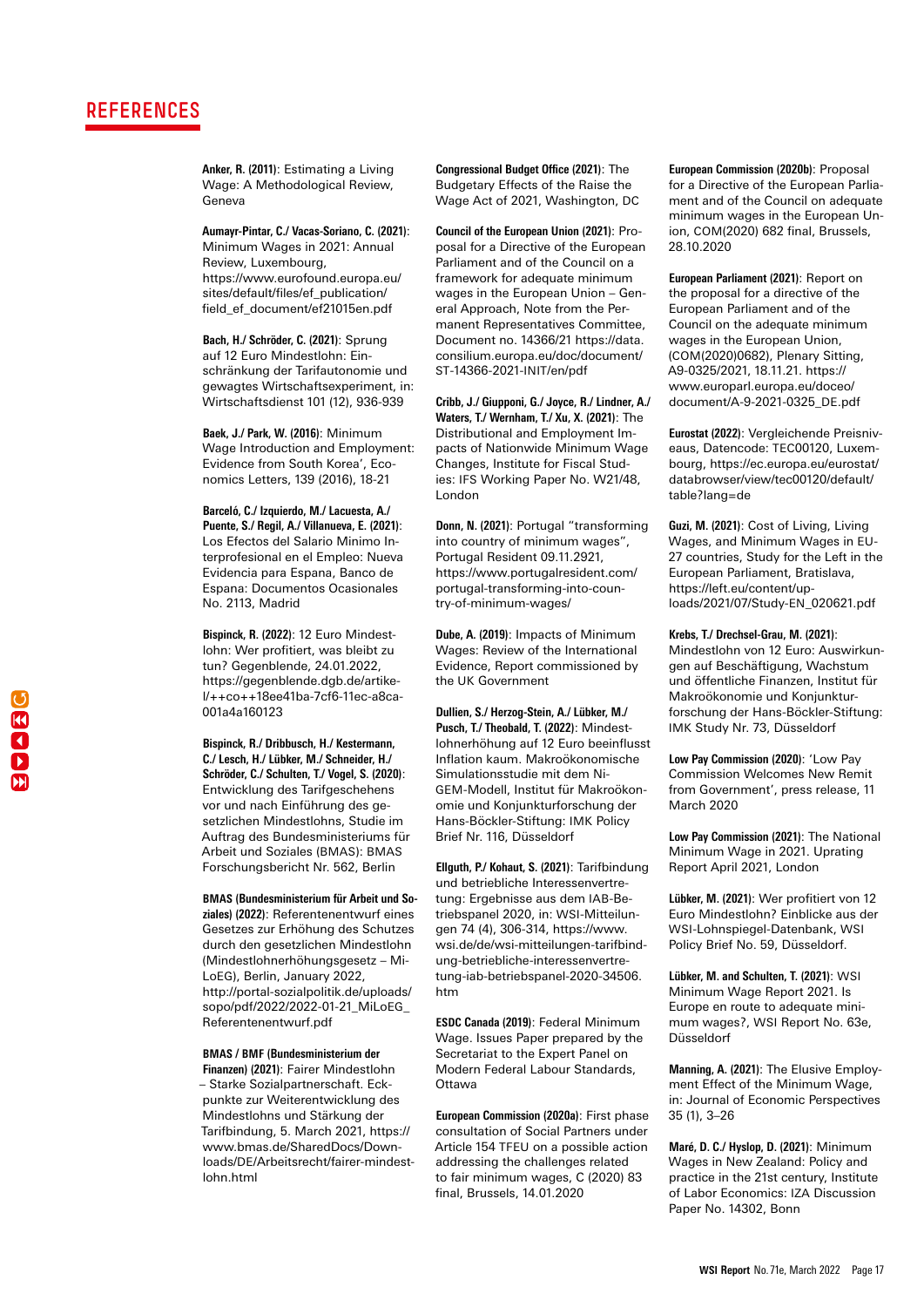**Molina, O. (2021)**: Minimum Wages in Southern Europe, in: Dingeldey, I./ Grimshaw, D./ Schulten, T. (Hrsg.): Minimum Wage Regimes. Statutory Regulation, Collective Bargaining and Adequate Levels, London, pp. 64-86

**Müller, T./ Schulten, T. (2021)**: More Ambitious European Minimum-Wages Directive Demanded, Social Europe Column, 26.11.2021, [https://social](https://socialeurope.eu/more-ambitious-european-minimum-wages-directive-demanded)[europe.eu/more-ambitious-europe](https://socialeurope.eu/more-ambitious-european-minimum-wages-directive-demanded)[an-minimum-wages-directive-de](https://socialeurope.eu/more-ambitious-european-minimum-wages-directive-demanded)[manded](https://socialeurope.eu/more-ambitious-european-minimum-wages-directive-demanded)

**Neumark, D./ Wascher, W. (1992)**: Employment Effects of Minimum and Subminimum Wages: Panel Data on State Minimum Wage Laws, in: ILR Review 46 (1), 55-81

**Pusch, T. (2021)**: 12 Euro Mindestlohn: Deutliche Lohnsteigerungen vor allem bei nicht tarifgebundenen Beschäftigten, Wirtschafts- und Sozialwissenschaftliches Institut der Hans-Böckler-Stiftung: WSI Policy Brief No. 62, Düsseldorf

**Schröder, C. (2021)**: Brauchen wir einen europäischen Mindestlohn? Eine Kritik am Richtlinienentwurf der EU-Kommission über angemessene Mindestlöhne', IW-Policy Paper Nr. 25/2021, Cologne.

**Schulten, T. (2008)**: 'Towards a European Minimum Wage Policy? Fair Wages and Social Europe', European Journal of Industrial Relations, 14 (4), 421–439.

**Schulten, T. (2021)**: 'Soziales Europa – geht da doch was? Der Richtlinienvorschlag über angemessene Mindestlöhne als Chance für eine arbeitspolitische Neuausrichtung der EU', in Aulenbacher, B., Deppe, F., Dörre, K., Ehlscheid, C. and Pickshaus, K. (eds), Mosaiklinke Zukunftspfade, Münster, pp. 399-406.

#### **Schulten, T. and Lübker, M. (2019)**:

'WSI-Mindestlohnbericht 2019: Zeit für kräftige Lohnzuwächse und eine europäische Mindestlohnpolitik', WSI-Mitteilungen, 72 (2), 133-141, https://www.wsi.de/data/wsimit\_2019\_02\_luebker.pdf

#### **Schulten, T./ Lübker, M. (2020)**:

WSI-Mindestlohnbericht 2020: Europäische Mindestlohninitiative vor dem Durchbruch?, in: WSI-Mitteilungen 73 (2), 119–129, https://www.wsi. de/data/wsimit\_2020\_02\_luebker.pdf

**Schulten, T./ Müller, T. (2017)**: Living Wages – normative und ökonomische Gründe für einen angemessenen Mindestlohn, in: WSI-Mitteilungen 70 (7), 507–514, [https://www.wsi.de/](https://www.wsi.de/data/wsimit_2017_07_schulten.pdf) [data/wsimit\\_2017\\_07\\_schulten.pdf](https://www.wsi.de/data/wsimit_2017_07_schulten.pdf)

**Schulten, T./ Müller, T. (2019)**: What's in a Name? From Minimum Wages to Living Wages in Europe, in: Transfer – European Review of Labour and Research 25 (3), 267–284

**Schulten, T./ Müller, T. (2021)**: A Paradigm Shift Towards Social Europe? The Proposed Directive on Adequate Minimum Wages in the European Union, in: Italian Labour Law E-Journal 14 (1), S. 1-19, [https://illej.unibo.it/](https://illej.unibo.it/article/view/13368/12951 ) [article/view/13368/12951](https://illej.unibo.it/article/view/13368/12951 ) 

**Schulten, T./ Müller, T. (2022)**: Angemessene Mindestlöhne in Deutschland und Europa, in: Sozialismus 49 (1), 14-17

**SPD, Bündnis 90/Die Grünen und FDP (2021)**: Mehr Fortschritt wagen. Bündnis für Freiheit, Gerechtigkeit und Nachhaltigkeit, Koalitionsvertrag, [https://](https://www.tagesschau.de/koalitionsvertrag-147.pdf) [www.tagesschau.de/koalitionsver](https://www.tagesschau.de/koalitionsvertrag-147.pdf)[trag-147.pdf](https://www.tagesschau.de/koalitionsvertrag-147.pdf)

**Taimyun, J. (2011)**: The Minimum Wage System in Korea: An Introductory Guide, Seoul

**Vacas-Soriano, C. (2021)**: Minimum Wage – Yet Another Gender Divide? Dublin, http://eurofound.link/ef21084

**Vacas-Soriano, C./ Kostolny, J. (2022)**:

Minimum Wages in 2022: Bigger Hikes this Time Around, Dublin, [https://www.eurofound.europa.eu/](https://www.eurofound.europa.eu/publications/article/2022/minimum-wages-in-2022-bigger-hikes-this-time-around ) [publications/article/2022/minimum](https://www.eurofound.europa.eu/publications/article/2022/minimum-wages-in-2022-bigger-hikes-this-time-around )[wages-in-2022-bigger-hikes-this](https://www.eurofound.europa.eu/publications/article/2022/minimum-wages-in-2022-bigger-hikes-this-time-around )[time-around](https://www.eurofound.europa.eu/publications/article/2022/minimum-wages-in-2022-bigger-hikes-this-time-around ) 

**Weinkopf, C./ Kalina, T. (2020)**: Der gesetzliche Mindestlohn und Arbeitnehmerschutz, Studie im Auftrag des Bundesministeriums für Arbeit und Soziales: BMAS-Forschungsbericht Nr. 561, Berlin

**Zimmer, R. (2019)**: Living Wages in International and European Law, in: Transfer – European Review of Labour and Research 25 (3), 285-299